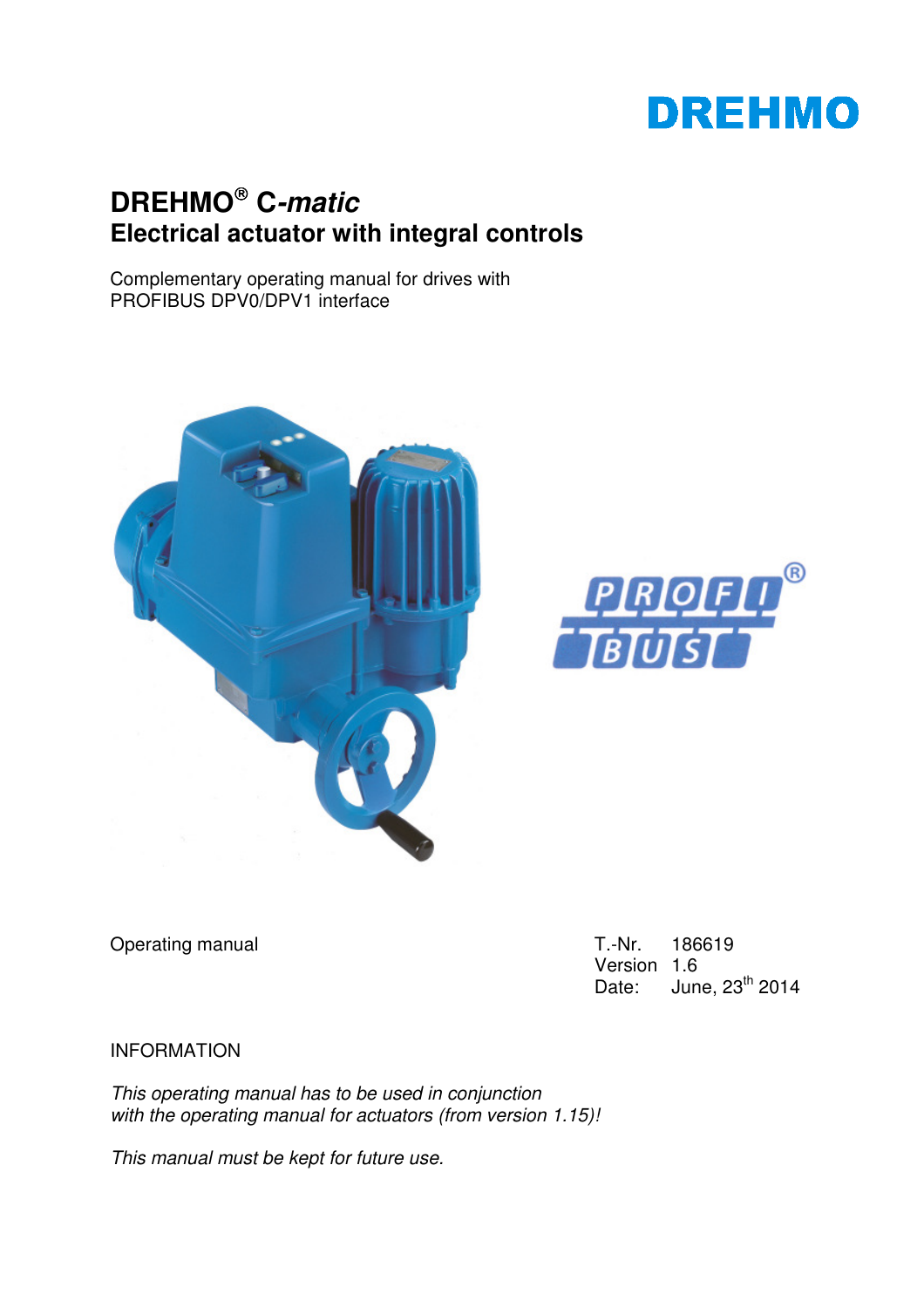## **Document history**

| File revision  | Date       | Changes                                                                                 |
|----------------|------------|-----------------------------------------------------------------------------------------|
| l o            | 2009-04-15 | First release (T-OF)                                                                    |
| $\vert$ 1      | 2009-05-12 | <b>Review STE/WER</b>                                                                   |
| $\overline{2}$ | 2010-03-08 | S6.1 for Line redundancy described. Described additional acyclic parameters for phase   |
|                |            | sequence detection. (T-OF)                                                              |
| <sup>3</sup>   | 2011-04-02 | Added chapter GSD Files.                                                                |
|                |            | Updated description for FW-Download using Matic C Operator. (T-OF)                      |
| $\overline{4}$ | 2011-03-28 | Titel DPV1 replaced by DPV0/DPV1 (T-Ste)                                                |
| 5              | 2013-10-30 | Description of the additional conventional I/O interface (parallel interface) (EE-ScMa) |
| 6              | 2014-06-23 | Intermediate position 1 and 2 in PPO1 and PPO2, TR11, DIM-10.4 (EE ScMa)                |

## **Contact**

Service DREHMO GmbH Tel.: +49 2762 9850-206 Fax: +49 2762 9850-205 E-Mail: drehmo@drehmo.com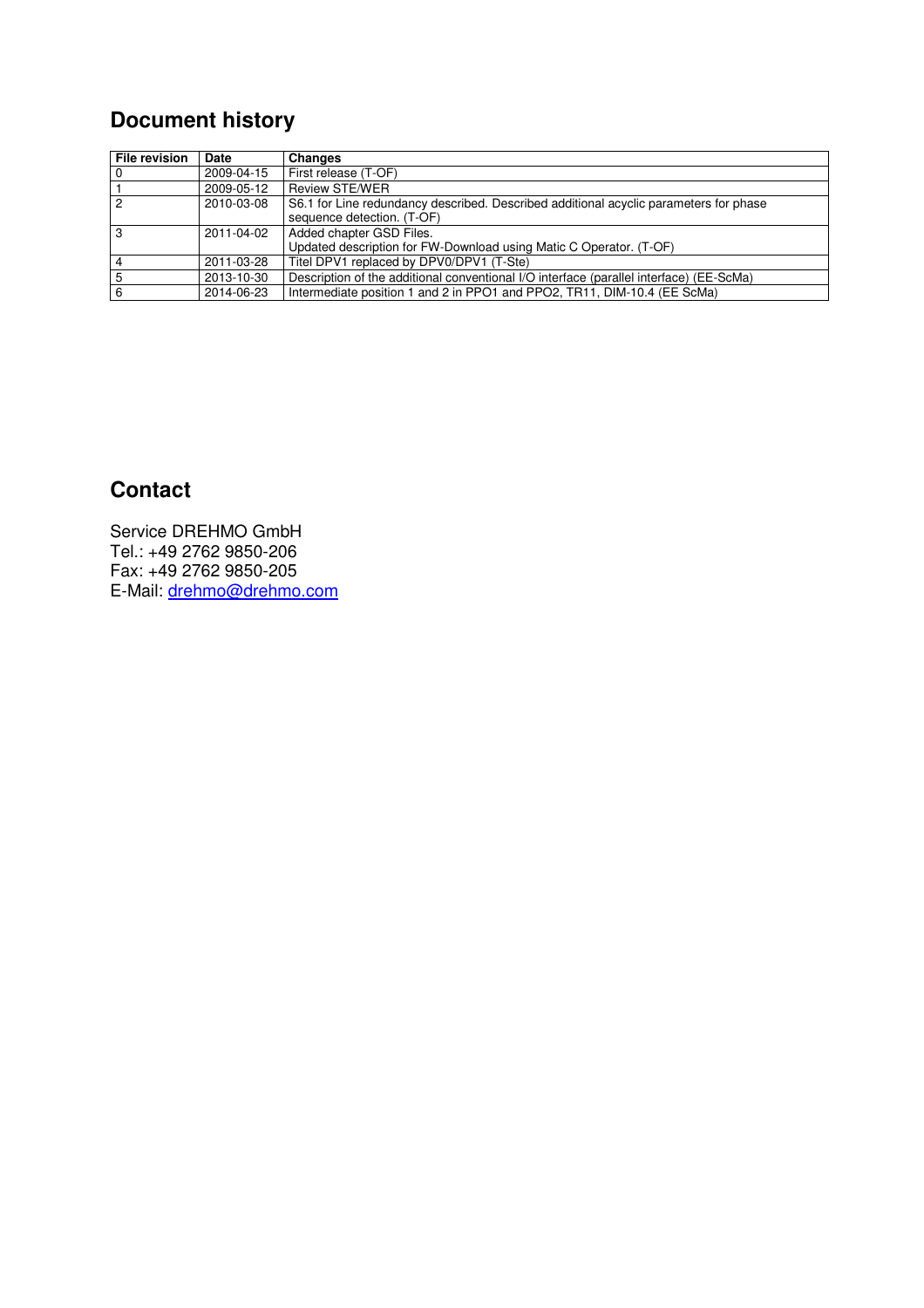## **Table of contents**

|   | 1.1        |       |    |
|---|------------|-------|----|
|   | 1.2        |       |    |
|   | 1.3        |       |    |
|   | 1.4        |       |    |
|   |            |       |    |
| 3 |            |       |    |
|   | 3.1        |       |    |
|   | 3.2        |       |    |
|   | 3.3        |       |    |
|   | 3.4        |       |    |
|   | 3.5<br>3.6 |       |    |
|   |            |       |    |
|   |            |       |    |
|   | 4.1        |       |    |
|   | 4.2        |       |    |
|   | 4.3        |       |    |
|   |            | 4.3.1 |    |
|   | 4.3.2      |       |    |
|   | 4.3.3      |       |    |
|   | 4.4.1      |       |    |
|   | 4.4.2      |       |    |
|   | 4.4.3      |       |    |
|   | 4.4.4      |       |    |
|   | 4.4.5      |       |    |
|   | 4.4.6      |       |    |
|   | 4.4.7      |       |    |
|   |            |       | 17 |
|   | 5.1        |       |    |
|   | 5.2        |       |    |
|   |            | 5.2.1 |    |
|   | 5.2.2      |       |    |
|   | 5.3        |       |    |
|   | 5.3.1      |       |    |
|   |            | 5.3.2 |    |
|   |            |       |    |
|   |            |       |    |
|   | 6.1        |       |    |
|   | 6.2        |       |    |
|   |            |       |    |
|   |            |       |    |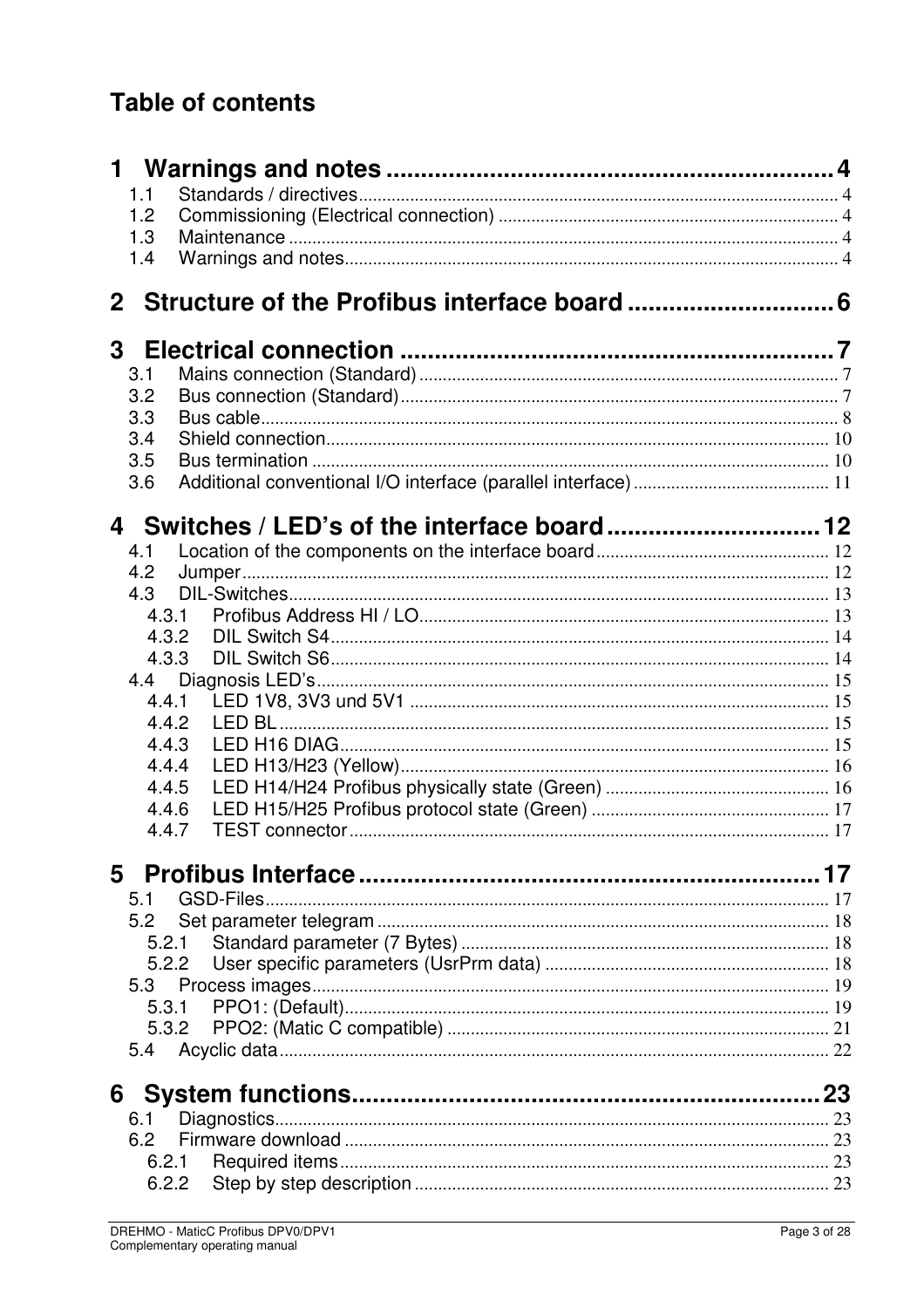## **1 Warnings and notes**

## **1.1 Standards / directives**

DREHMO products are designed and manufactured in compliance with recognised standards and directives. This is certified in a declaration of incorporation and a declaration of conformity. The end user or the contractor must ensure that all requirements with respect to assembly, electrical connection, and commissioning at the place of installation are met. They include among others:

- Applicable configuration directives for fieldbus applications.
- National regulations, laws, and prescriptions.

## **1.2 Commissioning (Electrical connection)**

During operation of electrical devices it is unavoidable that certain parts carry dangerous voltages. All personnel working with this device must be familiar with the safety and warning instructions in this manual and observe the instructions given. Safety instructions and warning signs on the device must be observed to avoid personal injury or property damage.

## **1.3 Maintenance**

Maintenance directives have to be carefully attended. Otherwise a safe operation of the actuator or control unit can't be assured.

### **1.4 Warnings and notes**

Read these instructions carefully before installation and commissioning. Failure to follow them may lead to personal injury or to material damage.

The following signs draw special attention to safety-relevant procedures in these operation instructions:



This symbol signifies "additional information". Failure to observe may lead to damage occurring.



This symbol signifies "attention". Failure to observe may result in damage and personal injury.



This symbol signifies "warning!". Failure to observe may result in damage and severe personal injury.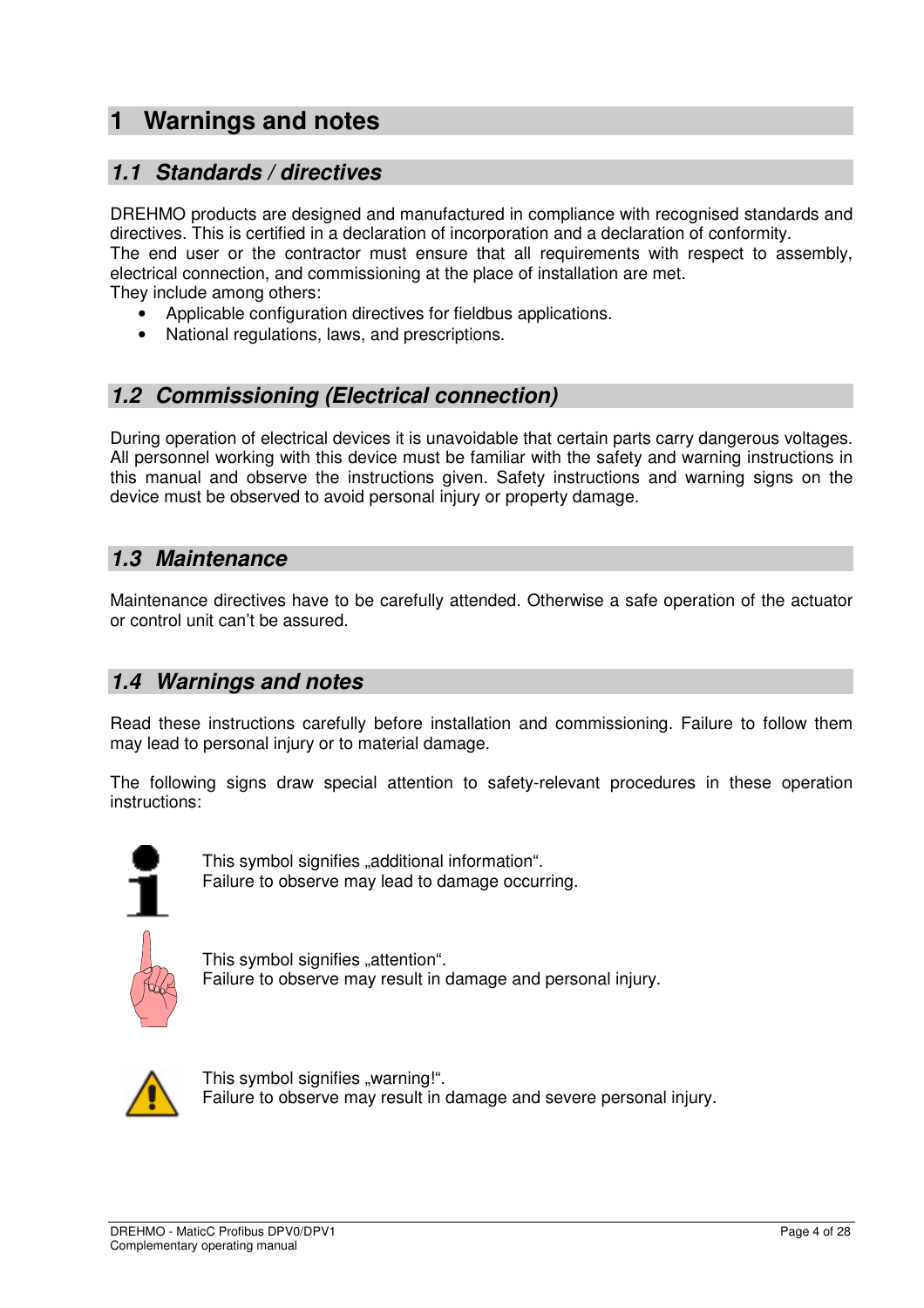

This symbol signifies "ESD hazardous device!".

Failure to observe may result in damage of the electronic assembly.

Handling of PCBs requires basic protection against damage through electrostatic discharge – ESD.

Before handling of PCBs discharge yourself with suitable action, for example touching an earthed part with connection to the device.

PCBs should be touched only at the side or at metallised mounting parts. Avoid direct contact to plug contacts and electronic parts on the PCB.

The PCB must not be placed on bare metal surfaces or potentially charged surfaces. In case of doubt use a capable ESD pad.

Transportation of single PCBs has to be done with ESD suitable packaging to avoid ESD damages.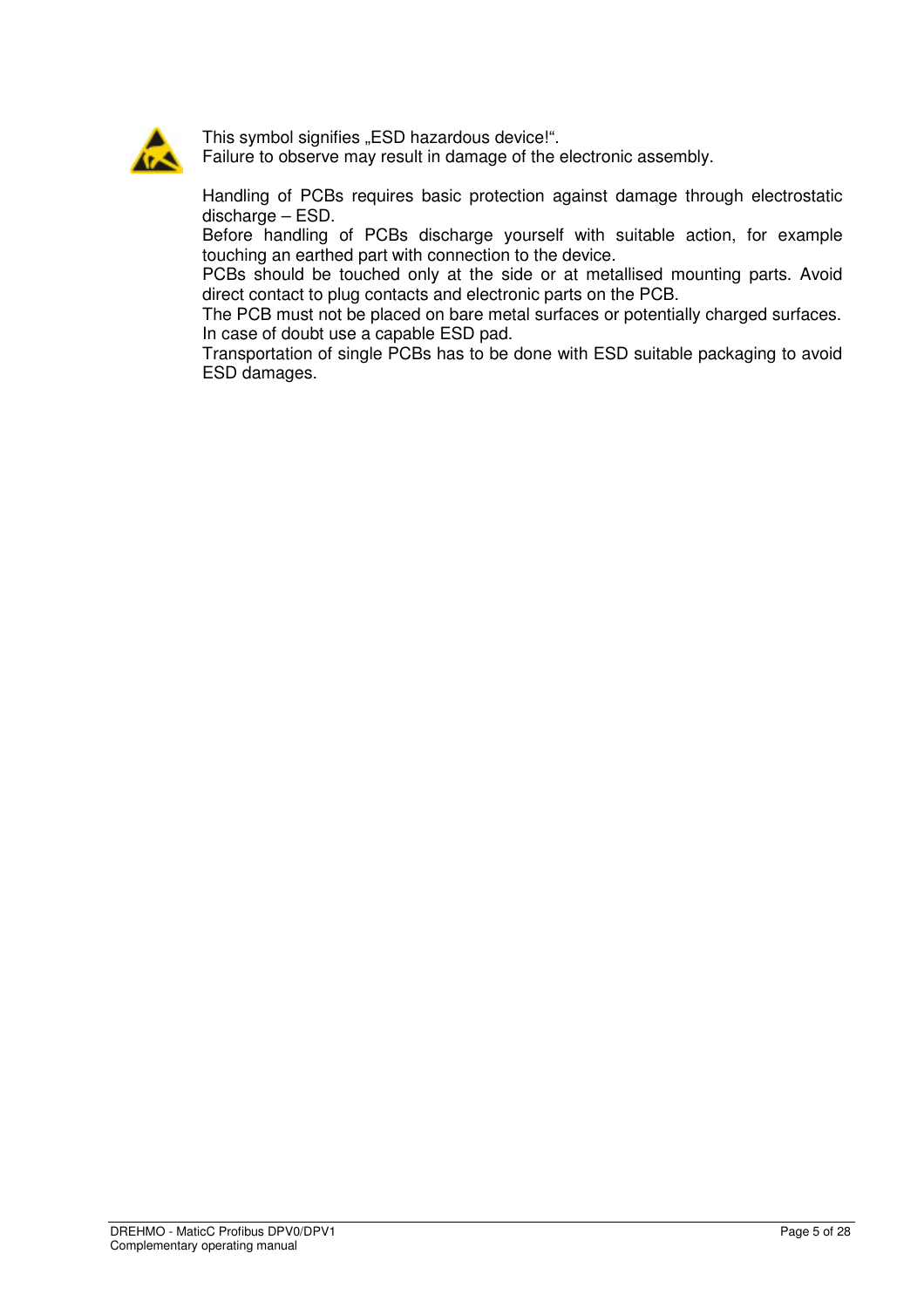## **2 Structure of the Profibus interface board**

There are three different kinds of interface boards available. Depending on the desired type of usage (Single line, Line redundant, Master/Slave redundant) the interface board is equipped with different components.

The block diagrams are shown in the following:

#### **Single ASIC Interface with 1-channel physical media access:**



**Single ASIC Interface with 2-channel physical media access and voter logic:** 



**Dual ASIC Interface with 2-channel master/slave redundant physical media access and voter logic:** 

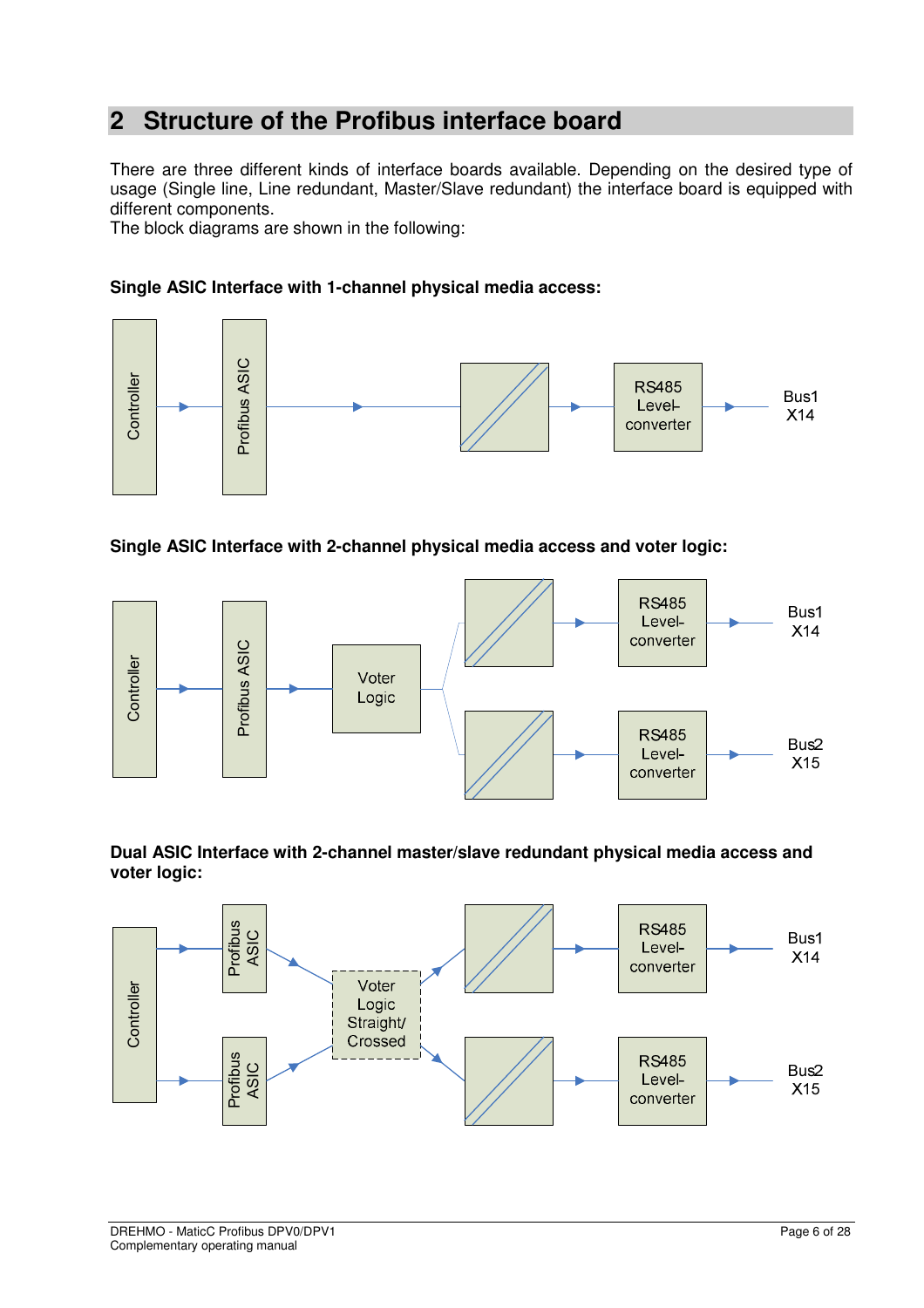## **3 Electrical connection**

## **3.1 Mains connection (Standard)**



Work on electrical equipment and electrical installation work on actuators must be carried out by electricians or under supervision by fully qualified engineers, in accordance with the valid electrical regulations.

Wiring should be carried out according to the enclosed wiring diagram. All control cables shall be shielded to guarantee the electromagnetic compatibility of the actuator. The main power cable need not be shielded.

The overcurrent protection of the actuator has to be installed inside the power network. For rated values, see design data.

Pay special attention to the grounding of the actuator (refer to wiring diagram). Electrical protection is not obtained until all covers are closed.

## **3.2 Bus connection (Standard)**

Wiring is carried out according the wiring diagram supplied with the actuator. Locations of the connection terminals and switches are shown in the following picture. The picture shows the version for the redundant bus connection with overvoltage protection. Depending on the configuration it is possible, that the components for BUS 2, the optional inputs or the overvoltage protection do not exist.



Additionally to the electrical connection enabling/disabling the Profibus termination and the grounding of the shield is done on the connection board.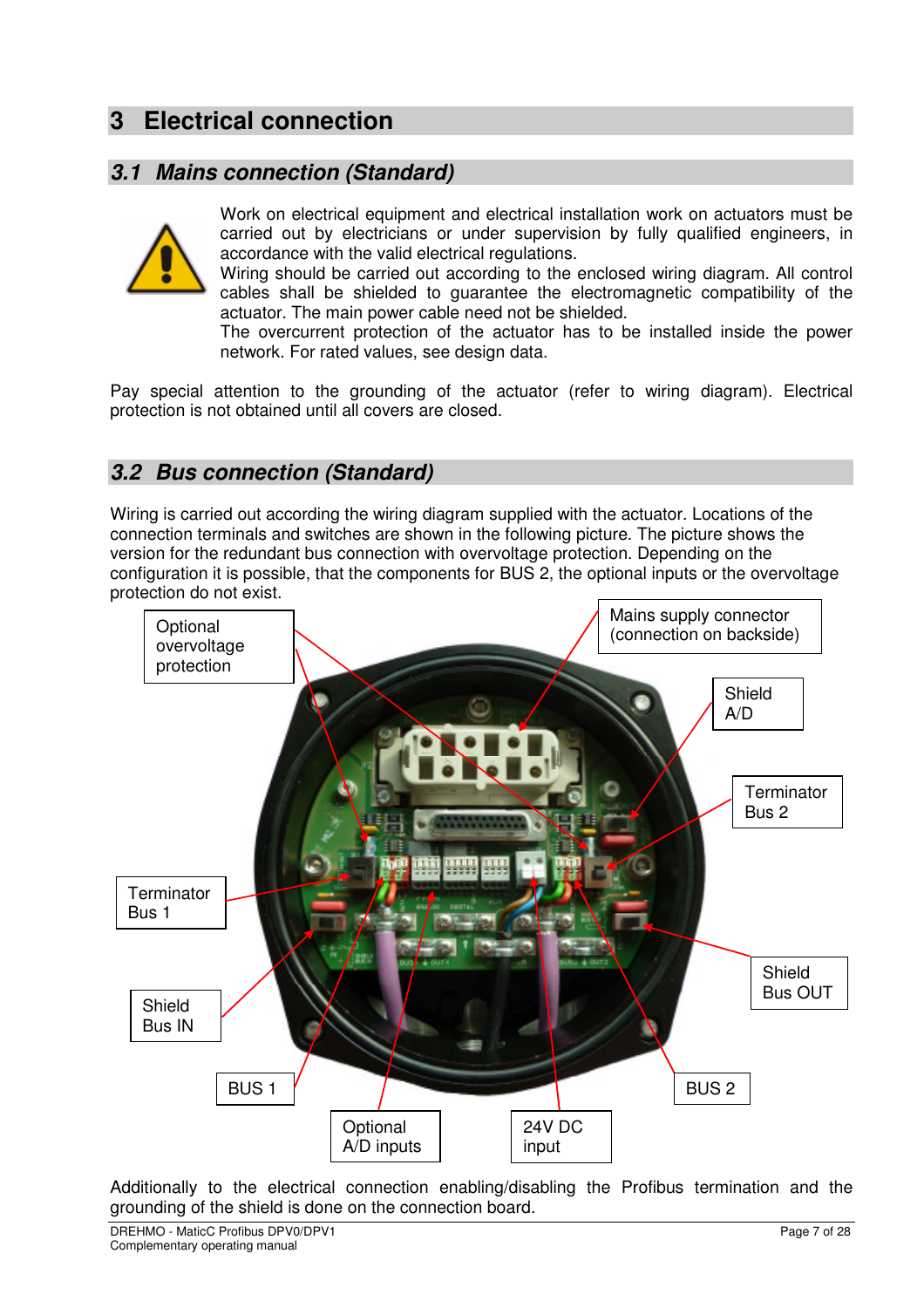The circuit board is equipped with different connection terminals. The small connection terminal can be used for a wire cross section of up to 0,5mm², the large connection terminal for up to 2,5mm².

Table 1: Process structure

| Connection terminal small -<br>bus connection, optional inputs | AWG 20 - 28 | $10.08 - 0.5$ mm <sup>2</sup> |
|----------------------------------------------------------------|-------------|-------------------------------|
| Connection terminal large $-$<br>external 24V input            | AWG 12 - 20 | $10.5 - 2.5$ mm <sup>2</sup>  |

The bus circuit board DiM-10 is equipped with RS485 transceivers. For that reason the internal length of the stub cable does not affect the signal quality of the bus segment.



Pay attention to the ESD protection of the bus circuit board. Especially good personal earthing is required.

If the bus circuit board is disassembled from its housing transport and storage must meet ESD requirements.

## **3.3 Bus cable**

Only cables according to IEC 61158 and 61784 standards, cable type A, may be used for Profibus DP wiring.

A maximum of 32 devices can be connected to a segment. If more devices should be connected to the Profibus connect the segments using repeaters. Respect a distance of minimum 20 cm between the bus cable and other cables. If possible, bus cables should be laid in a separate, conductive, and earthed cable tray.

Make sure to avoid potential differences between the individual devices on the bus (perform a potential equalisation).

For Profibus wiring the directives for segment length and maximum spur/stub length have to be observed.

| Bitrate [kbit/s] | <b>Bit time</b> | Max. segment length [m] | Max. stub length [m] |
|------------------|-----------------|-------------------------|----------------------|
| 9,6              | $104$ $\mu$ s   | 1200                    | 500                  |
| 19,2             | $52 \mu s$      | 1200                    | 500                  |
| 45,45            | $22 \mu s$      | 1200                    | 100                  |
| 93,75            | $10.6 \,\mu s$  | 1200                    | 100                  |
| 187,5            | $5.3 \,\mu s$   | 1000                    | 33                   |
| 500              | $2 \mu s$       | 400                     | 20                   |
| 1500             | 666 ns          | 200                     | 6,6                  |
| 3000             | 333 ns          | 100                     |                      |
| 6000             | 166 ns          | 100                     |                      |
| 12000            | 83 ns           | 100                     |                      |

#### **Connection data:**

Strip length: 5 to 6 mm Wire insertion angle relative to PCB: 40° Connection technology:

Cross section (solid-conductor): 0.08 to 0.5 mm²; AWG 28 to 20 Cross section (multi-conductor): 0.08 to 0.5 mm²; AWG 28 to 20 Cross section (multi-conductor): up to 0.25 mm², AWG 28 to 23

 $CAGE$  CLAMP® PCB terminal with slider (WAGO series 218) (ferrule without plastic shroud allowed)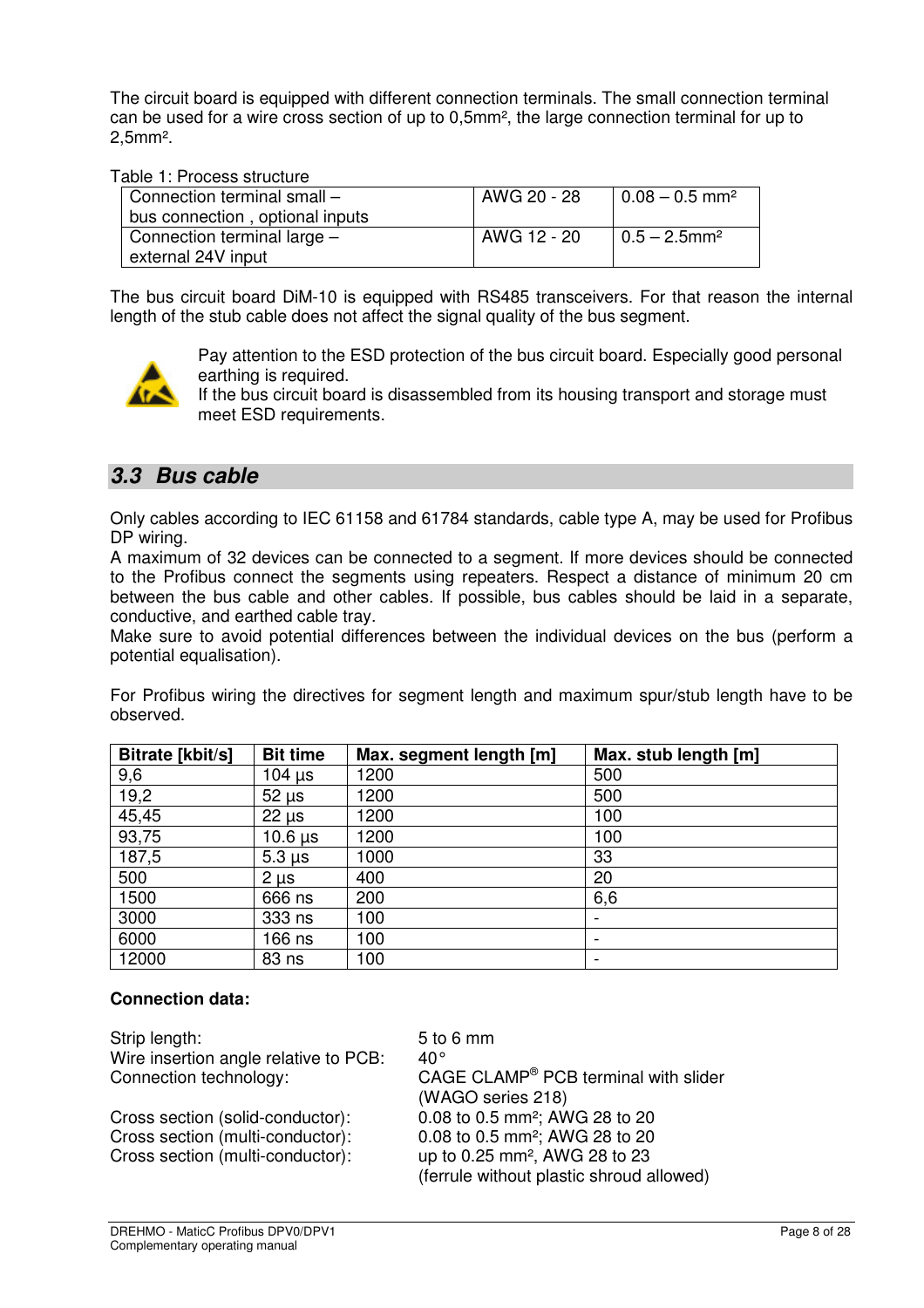#### **Connection:**

- Insertion of the PROFIBUS cable trough the cable glands
- The shielding clamps for the PROFIBUS cables have to be removed
- The PROFIBUS cable and wires have to be prepared according the following drawing



all measurements in mm







without ferrule with ferrule

Pictures:

PROFIBUS cable without ferrule and multi-conductor with ferrule

- In order to open the terminal contact, the slider has to be pushed forward or the contact spring (in front of the slider) has to be pushed down with a screwdriver (blade width 2.5 to 3.5 mm)
- The PROFIBUS wire has to be inserted in an angle of approximately  $40^{\circ}$  relative to the PCB board plane into the terminal. The slider has to be pushed backwards afterwards to fasten the conductor (if a ferrule without plastic shroud is used, due to the commonly ferrule length of approx. 7mm, the conductor isolation doesn't immerge totally inside the terminal inlet).



Picture: PROFIBUS terminals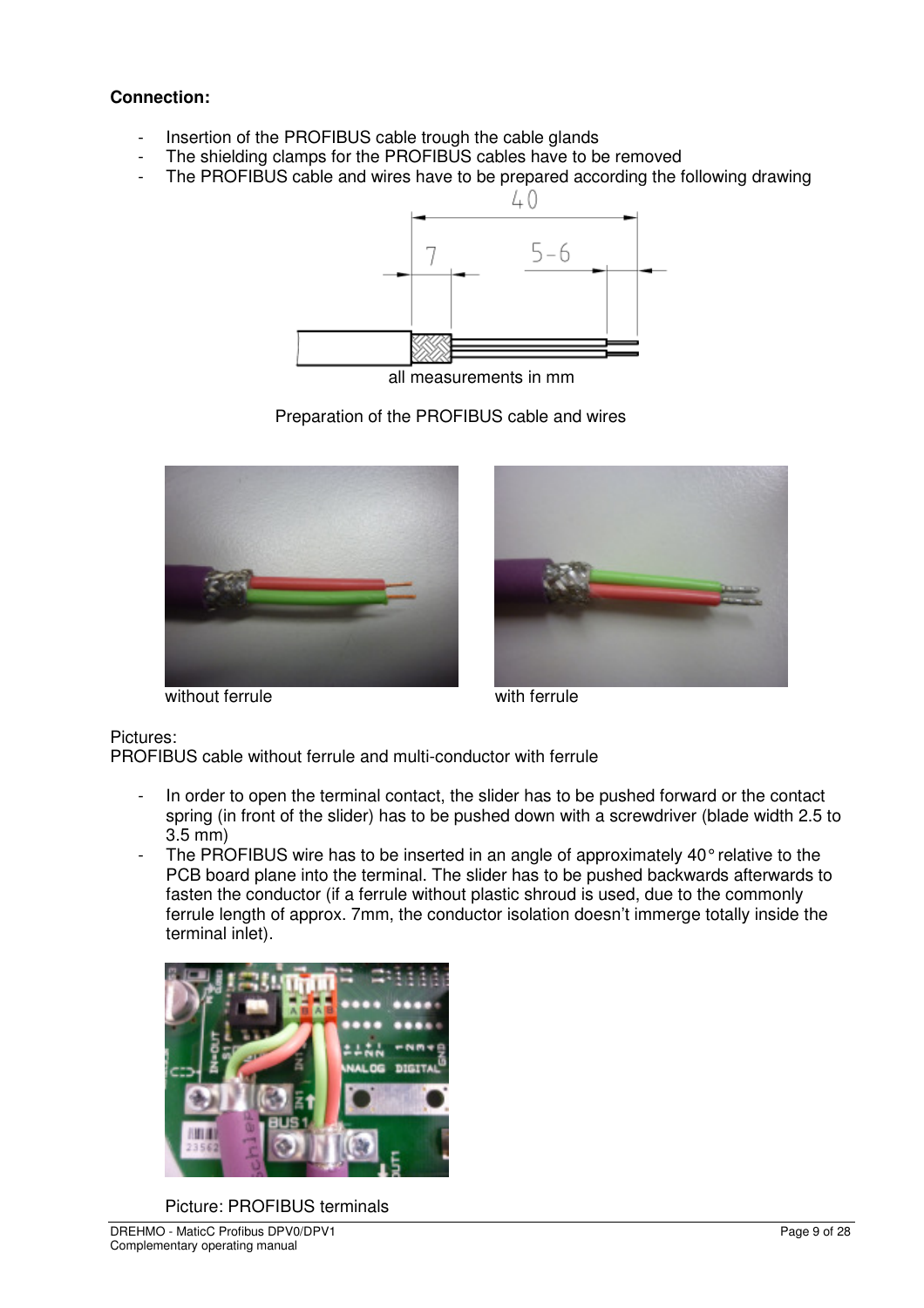- The shielding of the PROFIBUS cable has to be tightened securely by means of the respective cable clamps
- The cable glands have to be fastened with the prescribed torque value in order to guarantee the specified IP grade.

For the crimping of the ferrules we recommend the usage of the crimping tool from company WAGO - Variocrimp 4. Uniform, compact crimping on all four sides for high conductor retention is best suited for the used terminals.



## **3.4 Shield connection**

The strain relief clamps for the PROFIBUS cable and the A/D input cable may be used for the cable shielding – instead of the preferred usage of EMC cable glands. The strain relief clamps are electrical connected via a RC combination to the housing. By means of this, highly frequent signals can be deflected to the housing. Current flow over the shielding due to stray electric currents in the overall plant installation can be avoided. In case of a good potential equalization between the connected field devices, the RC combinations can be short-circuit via the according switches in order to have an optimized conduction of possible disturbance signals from the cable shield to the housing.

## **3.5 Bus termination**

RS485 segments have to be terminated and conditioned at the beginning and the end in order to define the signal levels and avoid signal reflections. On the appropriate actuators, the termination switch S1 for BUS1 and S2 for BUS2 has to be in position "TERM" (termination active). If the termination is active, the outgoing PROFIBUS signal is decoupled from the incoming signal. By means of this, subsequent field devices are disconnected from the master. If subsequent field devices are existing, the termination switch S1 resp. S2 have to be in the position  $M = \text{OUT}^*$ (termination inactive).



Active conditioning of the fieldbus signals in case of activated termination is only given, if the actuator electronic is powered via the mains power connection or the optional existing external 24V DC supply.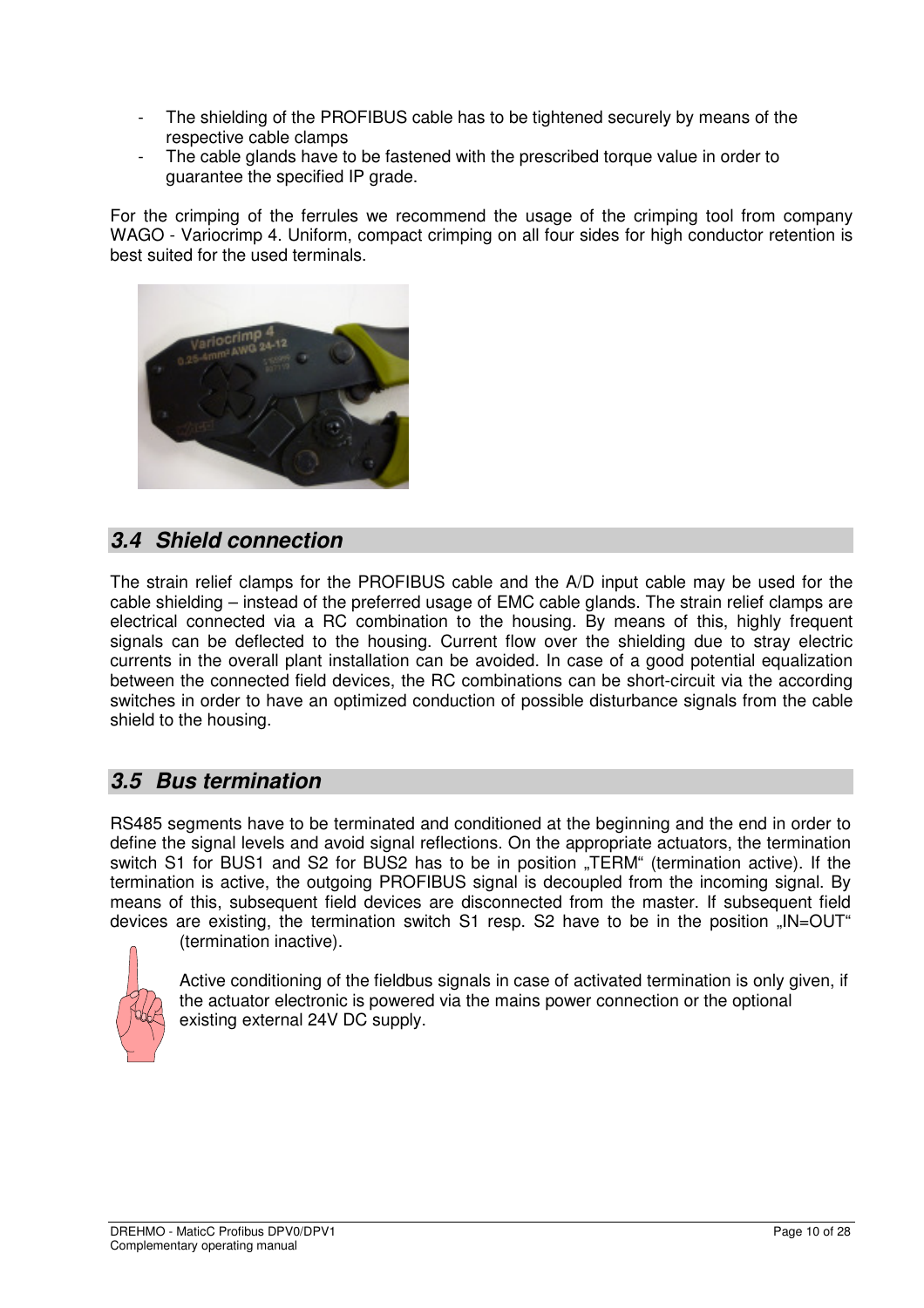## **3.6 Additional conventional I/O interface (parallel interface)**

If the actuator is equipped with a conventional I/O interface in parallel to the PROFIBUS connection, there is a separate intermediate connector housing mounted between the compact plug cover and the actuator housing. By means of this, additional wiring space and additional available cable entries are given. Separate connectors for the conventional input and output signals according to the wiring diagram are mounted on an additional PCB.



Picture: Intermediate connector housing with the integrated PCB connector board for the conventional I/O signals

The mains power connector in those applications is no longer mounted inside the compact plug cover. Instead it is mounted on the connector board for the conventional I/O signals inside the intermediate connector housing.

The PROFIBUS signals are wired from the actuator housing side towards the compact plug cover side through the intermediate housing via an additional D-Sub connector cable.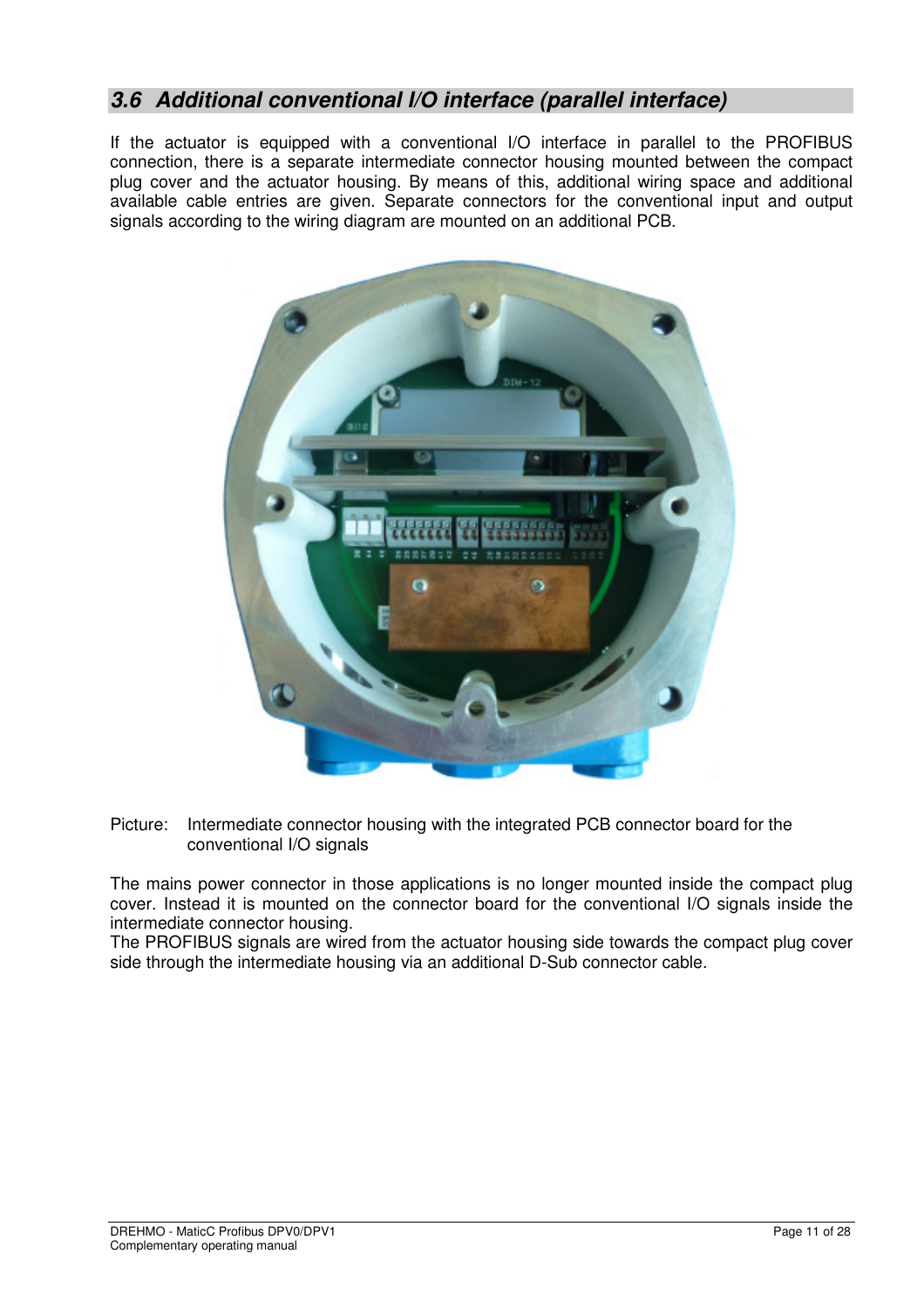## **4 Switches / LED's of the interface board**

## **4.1 Location of the components on the interface board**



### **4.2 Jumper**

The system behaviour can be controlled by 3 jumpers. They are marked as follows:

| Jumper | <b>Meaning</b>             | <b>Description</b>                                                                                                                                                                                                                                                               |
|--------|----------------------------|----------------------------------------------------------------------------------------------------------------------------------------------------------------------------------------------------------------------------------------------------------------------------------|
| J8     | HW-Watchdog<br>Reset out   | Routes the Reset output of the external watchdog supervisory<br>circuit to the reset input of the controller. This enables the<br>watchdog circuit to reset the controller in case of under voltage<br>or watchdog tripping. For normal operation this jumper must be<br>closed. |
| J9     | Bootloader Jump            | Causes the controller to enter the bootloader routines upon<br>system restart for firmware download. This disables the user<br>code from executing. For normal operation this jumper must be<br>open.                                                                            |
| J10    | HW-Watchdog<br>Watchdog in | Routes the controller generated watchdog trigger signal to the<br>supervisory circuit. This enables the external watchdog logic. If<br>the jumper is left open the external watchdog logic will be<br>disabled. For normal operation this jumper must be closed.                 |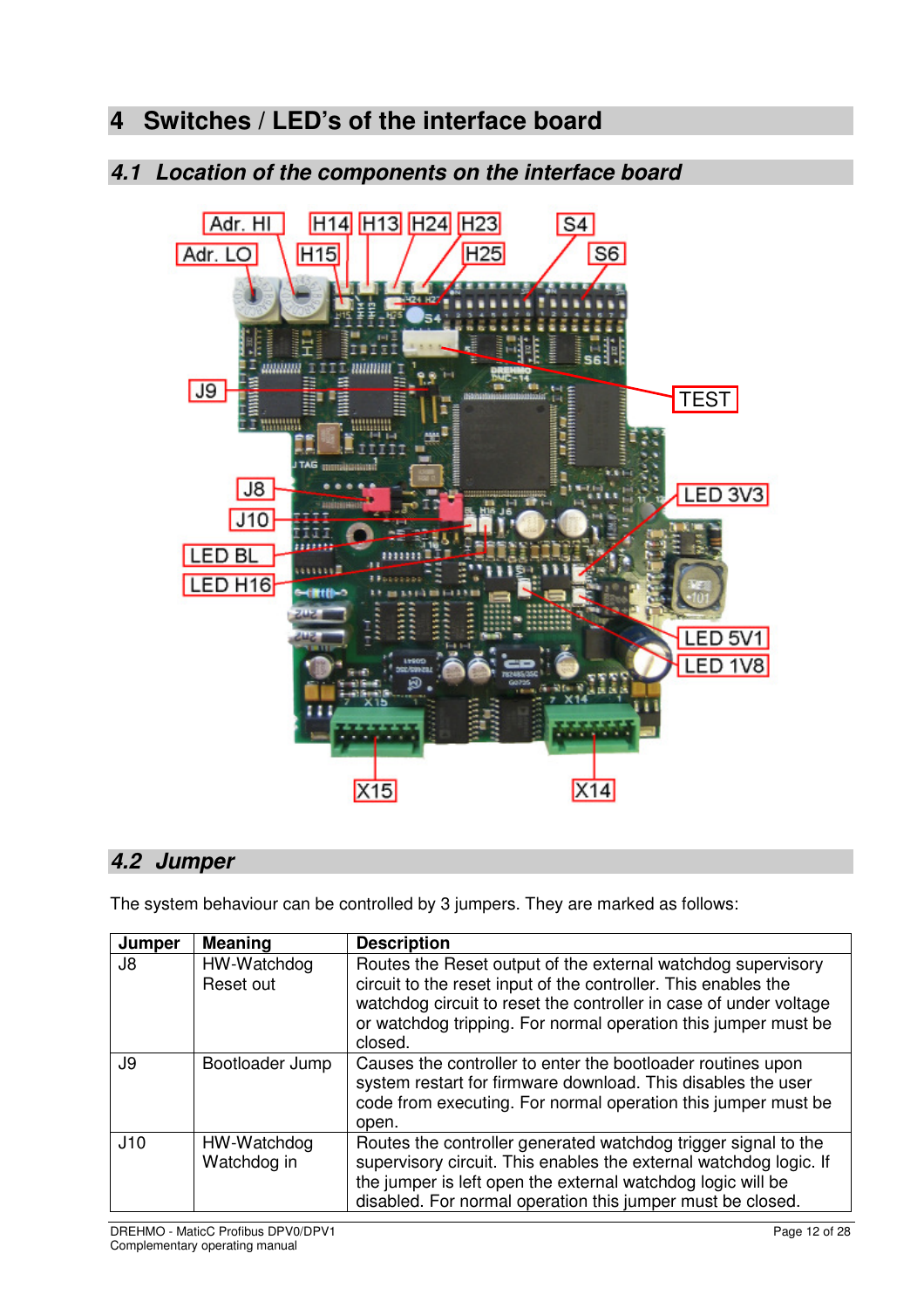## **4.3.1 Profibus Address HI / LO**

The Profibus address is controlled via the hexadecimal coded switches hex switch Adr. HI  $+$  LO. The switch marked with HI sets the higher nibble, the switch marked with LO sets the lower nibble of the address value.

The switches control the basic address of the primary channel, from witch, depending on the selected redundancy concept, the address of the higher channel is calculated.

The basic address can be selected in a range from 2 to 125. Settings out of this given range are not permitted and disable the Profibus interface. If the address of the second channel is calculated with an offset of 64 the Bit 2 of the HI Nibble switch is masked out. Therefore only settings in the range of 2 to 61 make sense in this case. For the second channel the bit 2 is forced resulting in an address range from 66 to 125 for this channel.

Possible address settings:

| 로                   | S              | <b>ADR</b>      | 로                   | <u>ទ</u>              | <b>ADR</b>      | Ξ              | S              | <b>ADR</b>                           | 로              | <u>ہ</u>       | <b>ADR</b>       |
|---------------------|----------------|-----------------|---------------------|-----------------------|-----------------|----------------|----------------|--------------------------------------|----------------|----------------|------------------|
| 0                   | $\mathbf 0$    | NA              | 1                   | 0                     | 16              | $\overline{c}$ | $\mathbf 0$    | 32                                   | 3              | 0              | 48               |
| 0                   | 1              | <b>NA</b>       | $\mathbf{1}$        | 1                     | 17              | $\overline{2}$ | 1              | 33                                   | 3              | 1              | 49               |
| 0                   | 2              | $\overline{c}$  | 1                   | $\overline{c}$        | 18              | $\overline{2}$ | $\overline{c}$ | 34                                   | 3              | $\overline{2}$ | 50               |
| 0                   | 3              | 3               | 1                   | 3                     | 19              | $\overline{2}$ | 3              | $\overline{35}$                      | 3              | 3              | 51               |
| 0                   | 4              | 4               | 1                   | 4                     | 20              | $\overline{2}$ | $\overline{4}$ | 36                                   | 3              | 4              | 52               |
| 0                   | 5              | 5               | 1                   | 5                     | $\overline{21}$ | $\overline{2}$ | 5              | $\overline{37}$                      | 3              | 5              | 53               |
| $\overline{0}$      | 6              | $\overline{6}$  | 1                   | $\overline{6}$        | $\overline{22}$ | $\overline{2}$ | $\overline{6}$ | $\overline{38}$                      | 3              | 6              | $\overline{54}$  |
| $\Omega$            | 7              | 7               | 1                   | $\overline{7}$        | 23              | $\overline{2}$ | $\overline{7}$ | 39                                   | 3              | 7              | $\overline{55}$  |
| 0                   | 8              | $\overline{8}$  | 1                   | 8                     | 24              | $\overline{2}$ | 8              | 40                                   | 3              | 8              | 56               |
| 0                   | 9              | 9               | 1                   | 9                     | 25              | $\overline{2}$ | 9              | 41                                   | 3              | 9              | 57               |
| $\mathbf 0$         | Ā              | 10              | 1                   | A                     | 26              | $\overline{c}$ | Ā              | 42                                   | 3              | Ā              | $\overline{58}$  |
| 0                   | B              | 11              | 1                   | B                     | 27              | $\overline{c}$ | B              | 43                                   | 3              | B              | 59               |
| 0                   | C              | $\overline{12}$ | 1                   | C                     | 28              | $\overline{2}$ | C              | 44                                   | 3              | С              | 60               |
| 0                   | D              | 13              | 1                   | D                     | 29              | $\overline{2}$ | D              | 45                                   | 3              | D              | 61               |
| 0                   | Ē              | $\overline{14}$ | $\overline{1}$      | Ē                     | 30              | $\overline{2}$ | Ē              | 46                                   | 3              | Ē              | 62               |
| $\Omega$            | F              | $\overline{15}$ | 1                   | F                     | 31              | $\overline{2}$ | F              | 47                                   | 3              | F              | 63               |
|                     |                |                 |                     |                       |                 |                |                |                                      |                |                |                  |
|                     |                |                 |                     |                       |                 |                |                |                                      |                |                |                  |
| 로                   | $\overline{c}$ | <b>ADR</b>      | Ξ                   | 9                     | <b>ADR</b>      | Ξ              | $\overline{c}$ | <b>ADR</b>                           | Ξ              | <u>ہ</u>       | <b>ADR</b>       |
| 4                   | 0              | 64              | 5                   | 0                     | 80              | 6              | $\mathbf 0$    | 96                                   | 7              | 0              | 112              |
| 4                   | 1              | 65              | 5                   | 1                     | 81              | 6              | $\mathbf{1}$   | $\overline{97}$                      | $\overline{7}$ | 1              | 113              |
| 4                   | $\overline{2}$ | 66              | 5                   | $\overline{2}$        | 82              | 6              | $\overline{2}$ | 98                                   | 7              | $\overline{2}$ | 114              |
| 4                   | 3              | 67              | 5                   | 3                     | 83              | 6              | 3              | 99                                   | 7              | 3              | 115              |
| 4                   | 4              | 68              | 5                   | 4                     | 84              | 6              | 4              | 100                                  | $\overline{7}$ | 4              | 116              |
| 4                   | 5              | 69              | 5                   | 5                     | 85              | 6              | 5              | 101                                  | $\overline{7}$ | 5              | 117              |
| 4                   | 6              | $\overline{70}$ | 5                   | 6                     | 86              | 6              | 6              | 102                                  | $\overline{7}$ | 6              | $\overline{118}$ |
| 4                   | $\overline{7}$ | $\overline{71}$ | 5                   | $\overline{7}$        | 87              | 6              | 7              | 103                                  | $\overline{7}$ | 7              | 119              |
| 4                   | 8              | $\overline{72}$ | 5                   | 8                     | 88              | 6              | 8              | 104                                  | 7              | 8              | 120              |
| 4                   | 9              | 73              | 5                   | 9                     | 89              | 6              | 9              | 105                                  | $\overline{7}$ | 9              | 121              |
| 4                   | A              | 74              | 5                   | A                     | 90              | $\overline{6}$ | A              | 106                                  | $\overline{7}$ | A              | 122              |
| 4                   | B              | 75              | 5                   | B                     | 91              | 6              | B              | 107                                  | 7              | B              | 123              |
| 4                   | C              | 76              | 5                   | $\overline{\text{c}}$ | 92              | 6              | C              | 108                                  | $\overline{7}$ | C              | 124              |
| 4                   | D              | $\overline{77}$ | 5                   | D                     | 93              | 6              | D              | 109                                  | $\overline{7}$ | D              | $\overline{125}$ |
| 4<br>$\overline{4}$ | E<br>F         | 78<br>79        | 5<br>$\overline{5}$ | Ē<br>F                | 94<br>95        | 6<br>6         | Ē<br>F         | $\overline{110}$<br>$\overline{111}$ | 7<br>7         | E<br>F         | <b>NA</b><br>ΝĀ  |

NA) This combination is not permitted.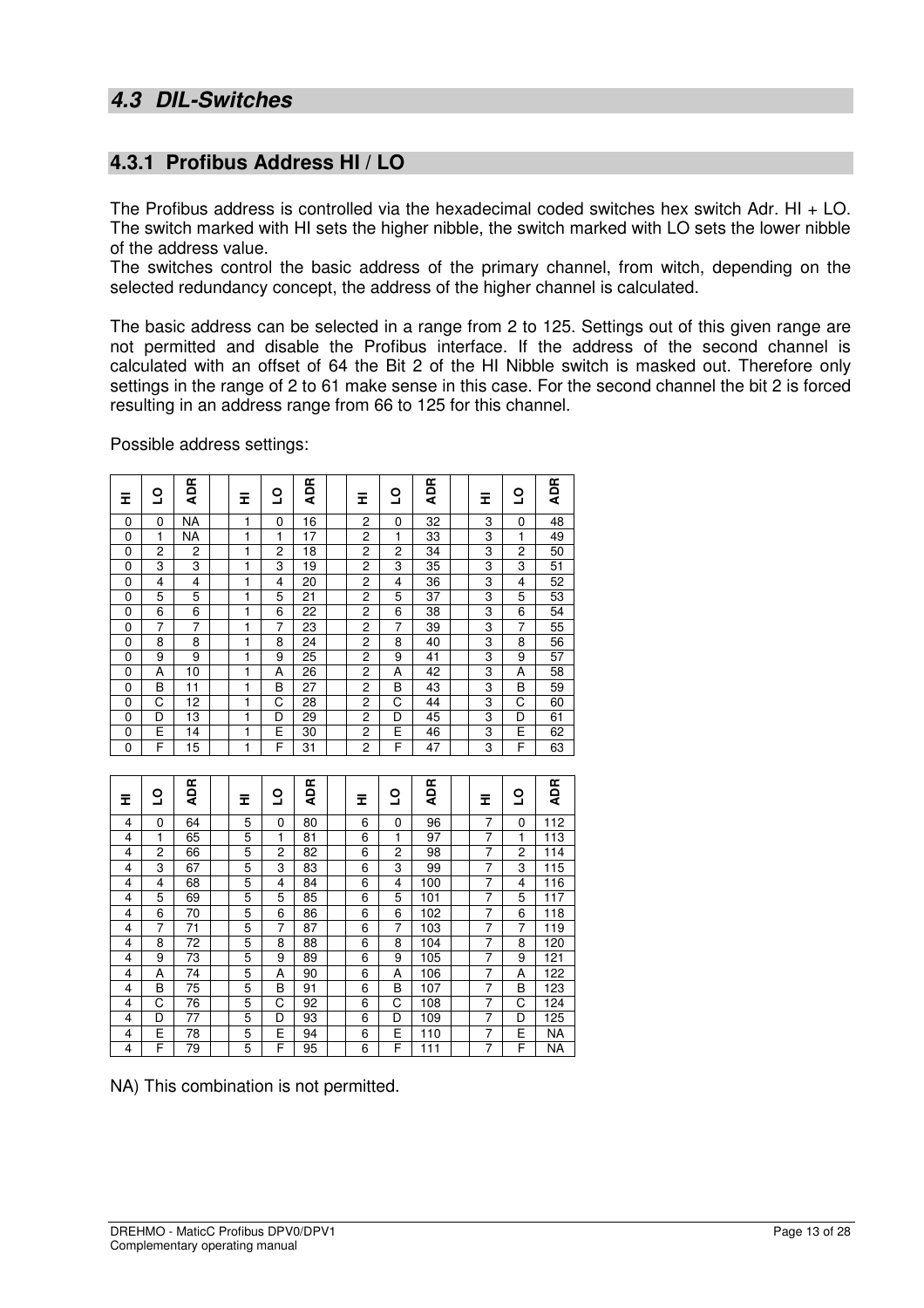## **4.3.2 DIL Switch S4**

| <b>Bit</b> | Value | <b>Description</b>                                              |
|------------|-------|-----------------------------------------------------------------|
|            |       | <b>Enable Host communication</b>                                |
|            | 0     | Host communication disabled. (Only for testing purposes)        |
|            |       | Host communication enabled. (Default)                           |
|            |       |                                                                 |
| 3.2        |       | <b>Reserved</b>                                                 |
|            |       |                                                                 |
| 6.4        |       | Fail safe delay time                                            |
|            |       | (Added to the watchdog timeout provided by the Profibus Master) |
|            | 000   | 0 Seconds                                                       |
|            | 001   | 5 Seconds                                                       |
|            | 010   | 10 Seconds                                                      |
|            | 011   | 20 Seconds                                                      |
|            | 100   | 40 Seconds                                                      |
|            | 111   | Fail safe disabled                                              |
|            |       |                                                                 |
| 7          |       | Fail Safe behaviour on GCC (Global Control Clear)               |
|            | 0     | Fail as is on GCC                                               |
|            |       | Fail safe on GCC                                                |
|            |       |                                                                 |
| 8          |       | Simulate external diagnosis                                     |
|            | 0     | No simulation of external diagnosis (default)                   |
|            |       | Simulate external diagnosis (only for testing purposes)         |

## **4.3.3 DIL Switch S6**

| <b>Bit</b> | <b>Value</b> | <b>Description</b>                                             |                                                                  |  |  |  |  |  |
|------------|--------------|----------------------------------------------------------------|------------------------------------------------------------------|--|--|--|--|--|
|            |              | Address offset of second Profibus channel (Only for Dual ASIC) |                                                                  |  |  |  |  |  |
|            | 0            | No address offset for second channel                           |                                                                  |  |  |  |  |  |
|            |              | Address offset 64 for second channel                           |                                                                  |  |  |  |  |  |
|            |              |                                                                | Line redundancy monitoring/switching (only if S6.4 and S6.5 = 1) |  |  |  |  |  |
|            | 0            | Use fast monitoring/switching mechanism                        |                                                                  |  |  |  |  |  |
|            |              | Switch channel only in case of slave watchdog tripping         |                                                                  |  |  |  |  |  |
|            |              |                                                                |                                                                  |  |  |  |  |  |
| 32         |              | <b>PNO ID selection for emulation mode</b>                     |                                                                  |  |  |  |  |  |
|            | 00           | Matic C DPV1 (DUAL ASIC: 0x0C26 / SINGLE ASIC: 0x0C27)         |                                                                  |  |  |  |  |  |
|            | 01           | Matic C DPV0 (0x0686)                                          |                                                                  |  |  |  |  |  |
|            | 10           | AUMA (0x05CD)                                                  |                                                                  |  |  |  |  |  |
|            | 11           | SIPOS (DUAL ASIC: 0x056E / SINGLE ASIC: 0x056D)                |                                                                  |  |  |  |  |  |
|            |              |                                                                |                                                                  |  |  |  |  |  |
| 5.4        |              | Redundancy mode Protocol / Media access                        |                                                                  |  |  |  |  |  |
|            |              | <b>Dual ASIC</b>                                               | <b>Single ASIC</b>                                               |  |  |  |  |  |
|            | 00           | <b>DREHMO</b> redundancy                                       | No redundancy; 1 ASIC on channel 1                               |  |  |  |  |  |
|            |              | GSD-File: DREM0C26                                             | GSD-File: DREM0C27                                               |  |  |  |  |  |
|            | 01           | System redundancy acc. PNO                                     | No redundancy; 1 ASIC on channel 1                               |  |  |  |  |  |
|            |              | Spec. 2212                                                     | GSD-File: DREM0C27                                               |  |  |  |  |  |
|            |              | GSD-File: DREM0C26                                             |                                                                  |  |  |  |  |  |
|            | 10           | ABB redundancy                                                 | No redundancy; 1 ASIC on channel 1                               |  |  |  |  |  |
|            |              | GSD-File: DREM0C26                                             | GSD-File: DREM0C27                                               |  |  |  |  |  |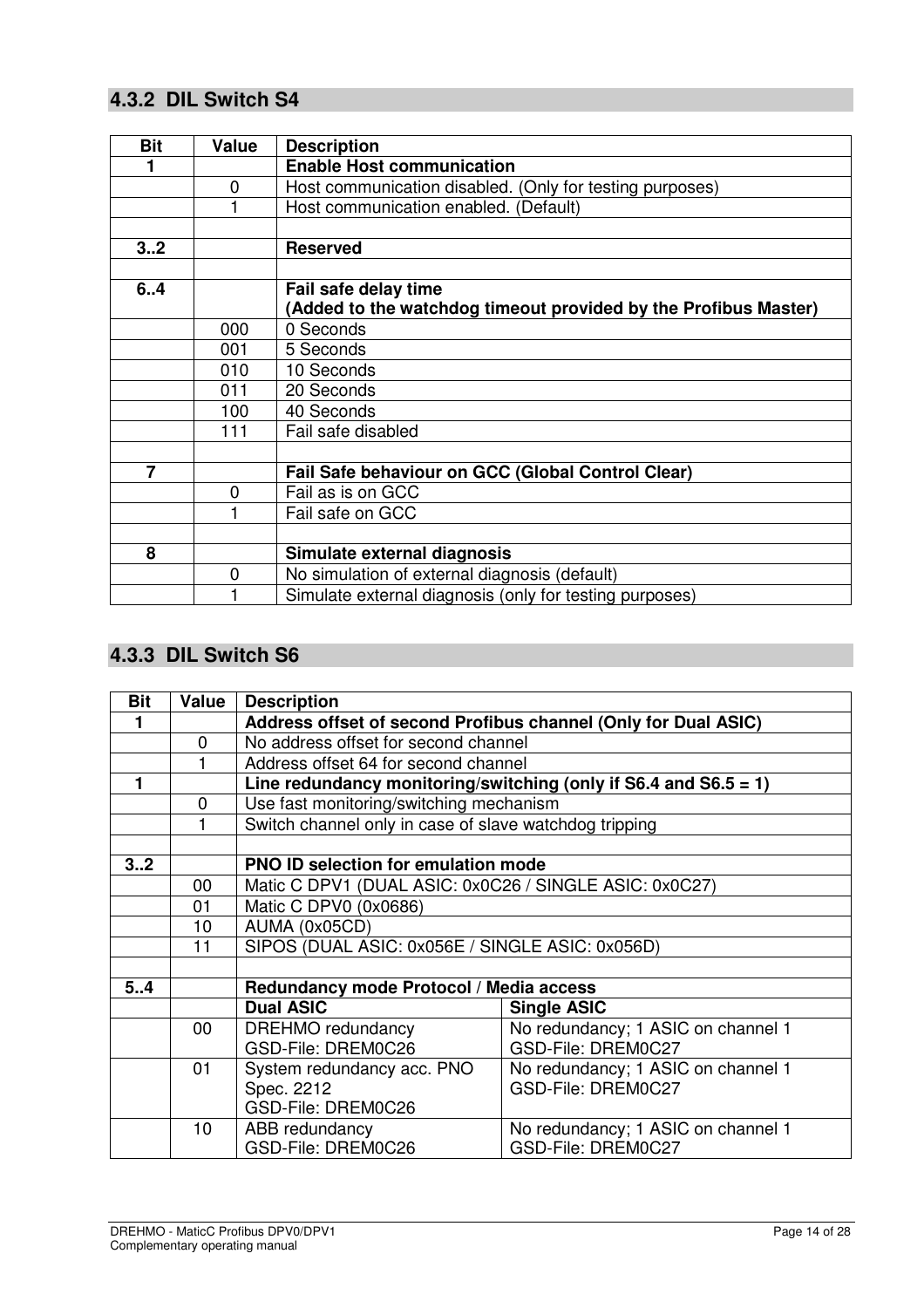|   | 11 | Line redundancy (1 ASIC oper.)<br>Line redundancy<br>GSD-File: DREM0C27<br>GSD-File: DREM0C27 |  |  |  |  |  |
|---|----|-----------------------------------------------------------------------------------------------|--|--|--|--|--|
| 6 |    | Redundancy response (only if S6.4 and S6.5 = 1)                                               |  |  |  |  |  |
|   |    | Redundancy reply on active channel                                                            |  |  |  |  |  |
|   |    | Redundancy reply on both channels                                                             |  |  |  |  |  |
|   |    |                                                                                               |  |  |  |  |  |
|   |    | <b>Position output Profibus</b>                                                               |  |  |  |  |  |
|   |    | Output limited to 01000 or 46230                                                              |  |  |  |  |  |
|   |    | Output with over- / underflow                                                                 |  |  |  |  |  |

## **4.4 Diagnosis LED's**

### **4.4.1 LED 1V8, 3V3 und 5V1**

These LED group indicates the presence of the different supply voltages. For accurate operation the presence of all voltage levels is essential. If one or more of these LED's are off, this indicates a serious damage.

### **4.4.2 LED BL**

The LED indicates the correct program execution flow with a flash rate of 1Hz. If the LED keeps off the user program is not executed. In this case the interface board either is malfunctioning, the Firmware is missing or the Bootloader mode for firmware download is activated.

#### **4.4.3 LED H16 DIAG**

The LED indicates possible failures by flashing with two different frequencies. If the LED is off no failure is recognized by the controller logic.

If more than one failure is recognized always the failure with the lowest group / code will be signalled.

#### **Flash code**

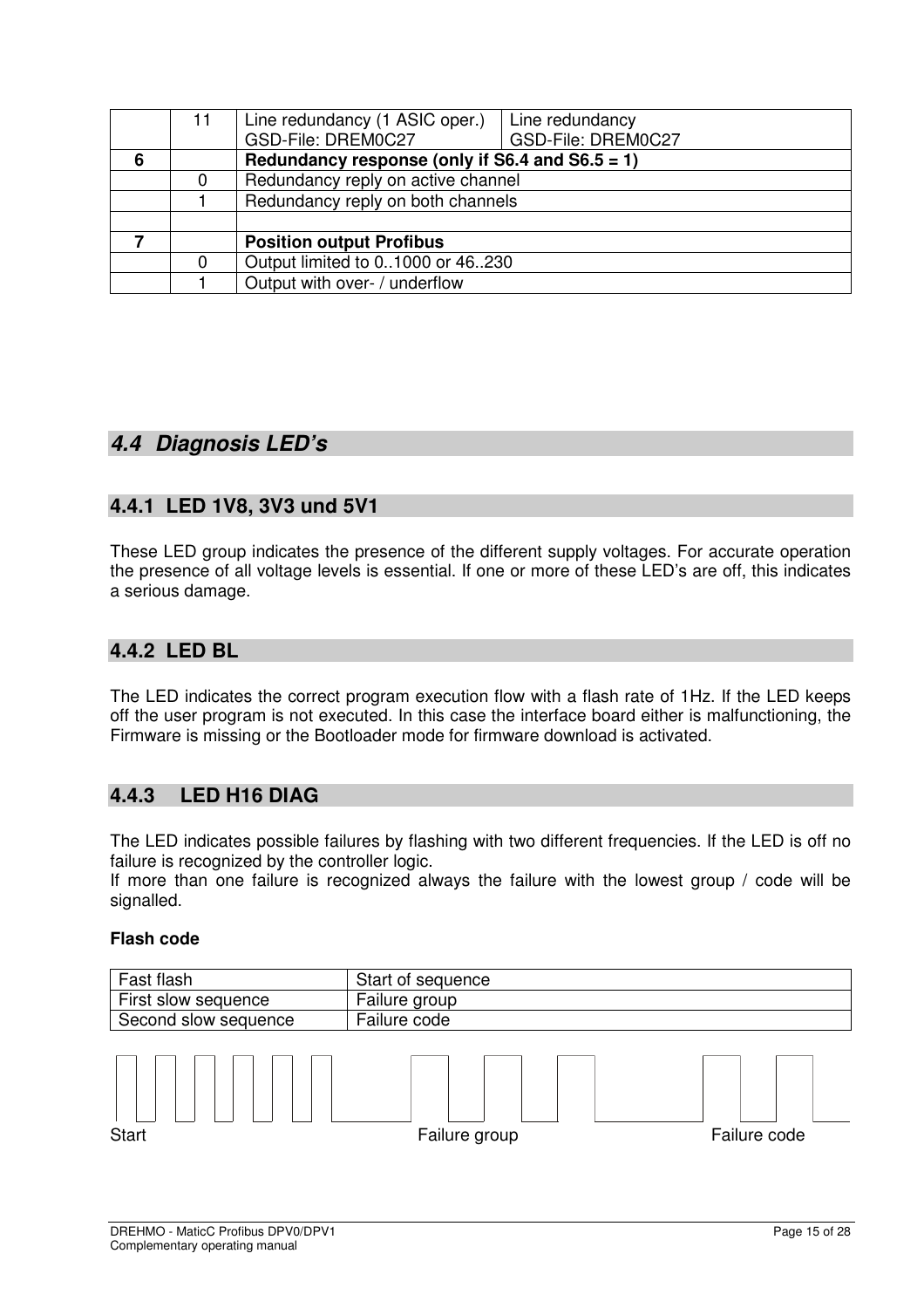| <b>Failure group</b> | <b>Failure code</b> |                                                               |
|----------------------|---------------------|---------------------------------------------------------------|
| 1 Pulse              |                     | <b>System failures</b>                                        |
|                      |                     | RAM-Test Failure. The internal memory test failed.            |
|                      | $\overline{2}$      | Failure test ASIC channel 1                                   |
|                      | 3                   | Failure test ASIC channel 2                                   |
|                      | 4                   | NV-Memory failure. Failure accessing the non volatile         |
|                      |                     | memory.                                                       |
|                      | 5                   | Hardware data failure. The hardware settings of the board are |
|                      |                     | missing.                                                      |
|                      |                     |                                                               |
| 2 Pulses             |                     | <b>Configuration failures</b>                                 |
|                      |                     | Host communication disabled. $S4.1 = 0$                       |
|                      | $\overline{2}$      | Invalid Profibus address                                      |
|                      | 3                   | Board not equipped with necessary hardware                    |
|                      | 4                   | Board not equipped with necessary medium voter                |
|                      |                     |                                                               |
| <b>3 Pulses</b>      |                     | <b>Application failures</b>                                   |
|                      |                     | Communication to host timed out                               |

#### **4.4.4 LED H13/H23 (Yellow)**

The LED indicates, depending on the selected redundancy concept, the primary channel of the interface. On single channel interface boards the LED H13 is always on.

|                 | <b>Dual ASIC</b>  | Single ASIC with line redundancy |
|-----------------|-------------------|----------------------------------|
| H <sub>13</sub> | ASIC 1 is primary | ASIC accesses media via BUS 1    |
| H <sub>23</sub> | ASIC 2 is primary | ASIC accesses media via BUS 2    |

#### **4.4.5 LED H14/H24 Profibus physically state (Green)**

The LED indicates the physical state of the respective Profibus channel. H14 indicates the state of channel 1, H24 the state of the channel 2.

The LED displays the state by flashing with two different frequencies or it is permanent on or off.

| flash<br>$-001$<br>ası | $\sim$<br>auence<br>.<br>sec<br>υı<br>الەرب |
|------------------------|---------------------------------------------|
| First                  | $\sim$                                      |
| sequence               | code                                        |
| slow                   | -                                           |



The following states will be signalled:

| H14/H24  | <b>State</b>                                                             |
|----------|--------------------------------------------------------------------------|
| Off      | Board is not equipped with ASIC for this channel or the ASIC is disabled |
| 1 Pulse  | Profibus ASIC is in state Reset                                          |
| 2 Pulses | Profibus ASIC is in state Passive Idle                                   |
| 3 Pulses | Profibus ASIC is in state baud rate detection                            |
| On       | Profibus ASIC has detected a valid baud rate                             |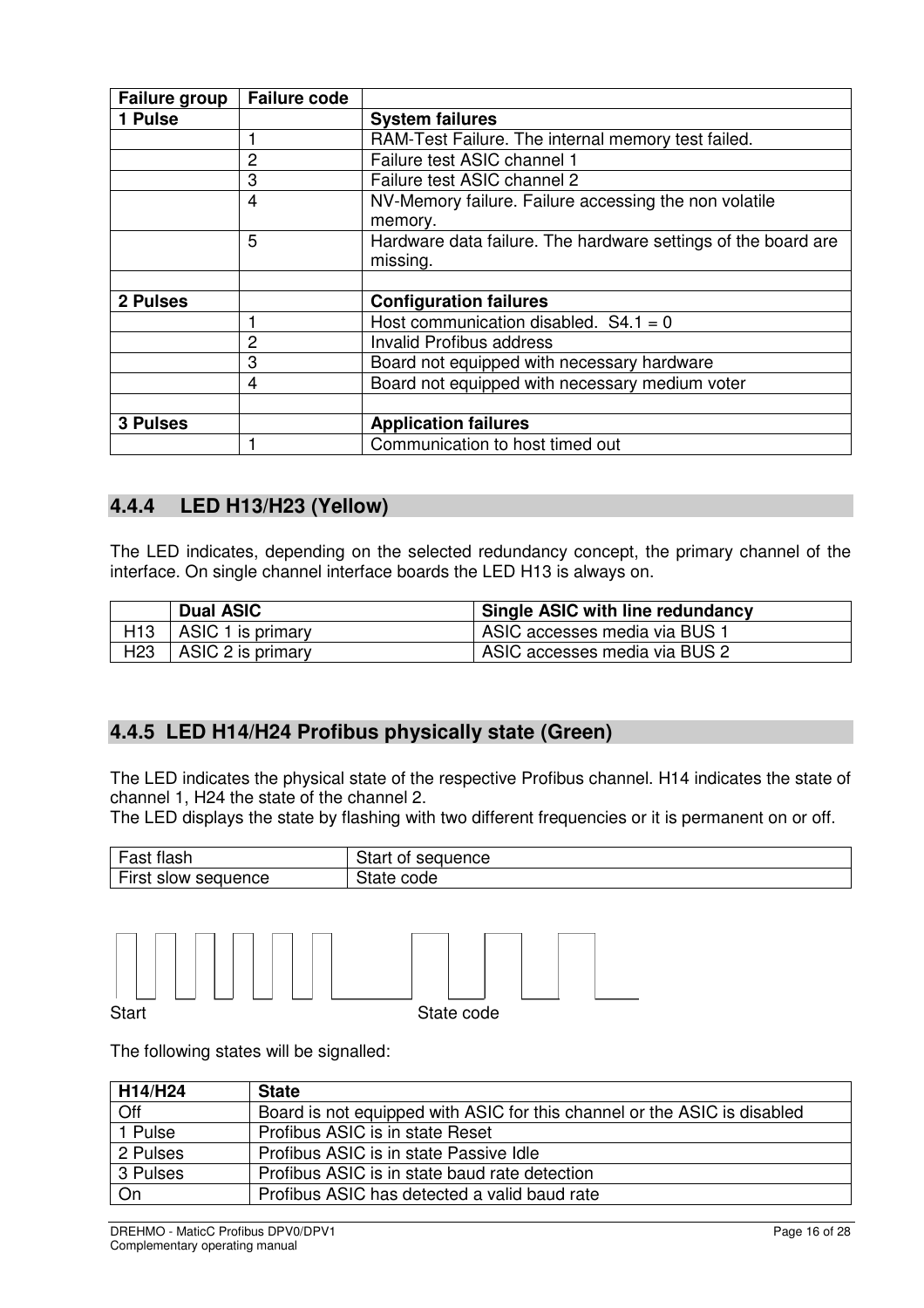## **4.4.6 LED H15/H25 Profibus protocol state (Green)**

The LED indicates the protocol state of the respective Profibus channel. H15 indicates the state of channel 1, H25 the state of the channel 2. The LED indicates the states as described in the former chapter.

The following states will be signalled:

| H15/H25  | <b>State</b>                                                                                           |
|----------|--------------------------------------------------------------------------------------------------------|
| Off      | For channel state please refer to LED H14/H24                                                          |
| 1 Pulse  | Profibus ASIC is in state WaitPrm. No SetPrm telegram or a SetPrm with<br>invalid PNO-ID was received. |
| 2 Pulses | Profibus ASIC is in state WaitPrm. A SetPrm telegram with invalid<br>parameters was received.          |
| 3 Pulses | Profibus ASIC is in state WaitCfg. No CheckCfg telegram was reveived.                                  |
| 4 Pulses | Profibus ASIC is in state WaitCfg. A CheckCfg telegram with invalid<br>configuration was received.     |
| 5 Pulses | Profibus ASIC is in state GCC. A GCC telegram was received                                             |
| 6 Pulses | General failure in state machine/Illegal state.                                                        |
| On       | Profibus ASIC is in state Data Exchange.                                                               |

### **4.4.7 TEST connector**

The TEST connector offers extended diagnostic and update possibilities in combination with the DREHMO USB adapter and the PC-Tool Matic C Operator.

## **5 Profibus Interface**

## **5.1 GSD-Files**

For device integration into engineering tools different GSD-files are available. The selection of the right GSD file depends on the equipment of the interface board (1 or 2 ASIC's) and the selected redundancy concept setting via S6.4 and S6.5. The number of ASIC's can be determined by looking at the interface board. The ASIC's are the square chips located beneath the coding switches for the bus address.

| S <sub>6</sub> |       |                                         |                                    |  |
|----------------|-------|-----------------------------------------|------------------------------------|--|
| <b>Bit</b>     | Value | Redundancy mode Protocol / Media access |                                    |  |
| 5.4            |       | <b>Dual ASIC</b>                        | <b>Single ASIC</b>                 |  |
|                | 00    | <b>DREHMO</b> redundancy                | No redundancy; 1 ASIC on channel 1 |  |
|                |       | GSD: DREM0C26                           | GSD: DREM0C27                      |  |
|                | 01    | System redundancy acc. PNO              | No redundancy; 1 ASIC on channel 1 |  |
|                |       | Spec. 2212                              | GSD: DREM0C27                      |  |
|                |       | GSD: DREM0C26                           |                                    |  |
|                | 10    | ABB redundancy                          | No redundancy; 1 ASIC on channel 1 |  |
|                |       | GSD: DREM0C26                           | GSD: DREM0C27                      |  |
|                | 11    | Line redundancy (1 ASIC oper.)          | Line redundancy                    |  |
|                |       | GSD: DREM0C27                           | GSD: DREM0C27                      |  |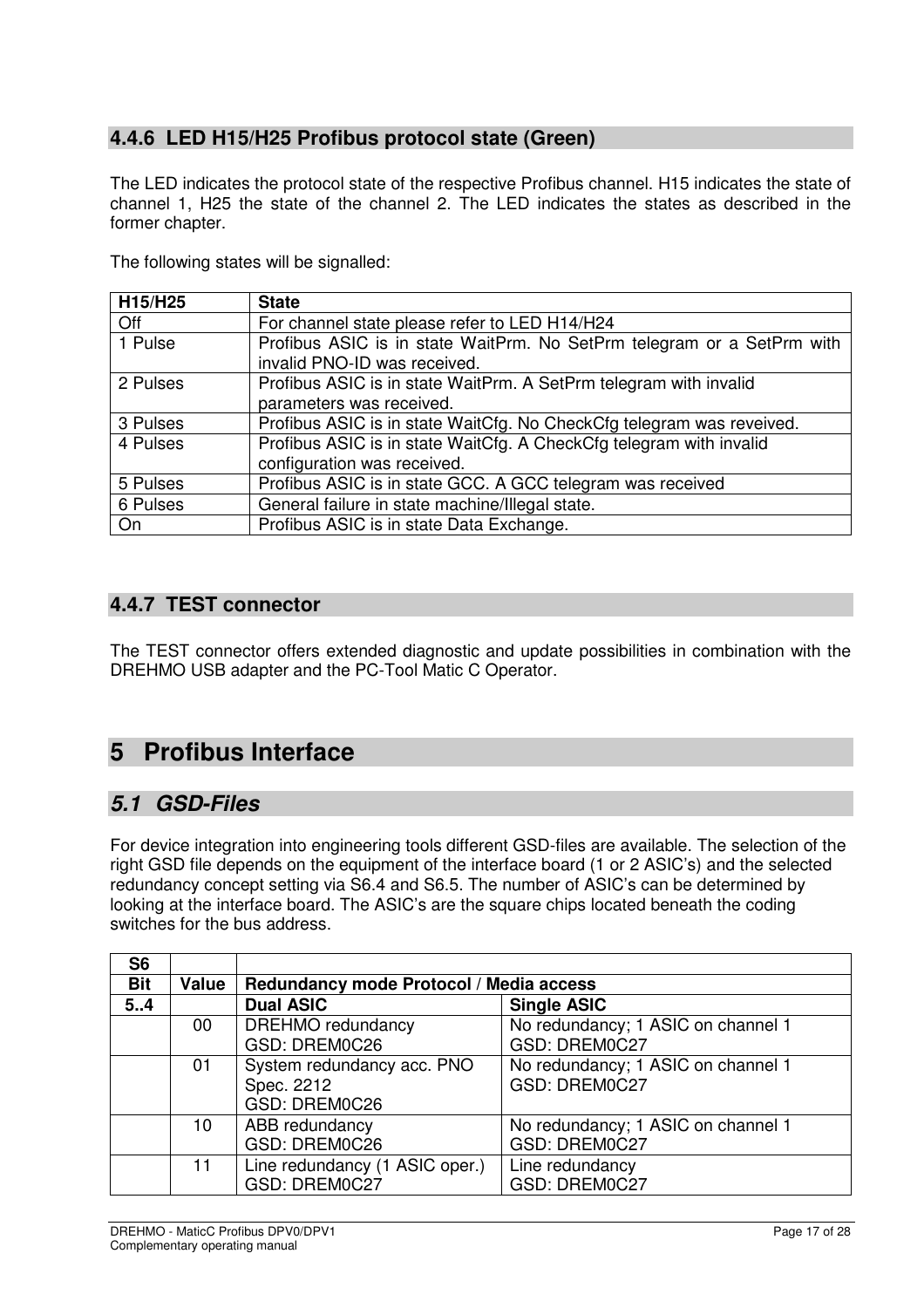Remark:

The list of GSD files is only valid for PNO ID selection Matic C DPV1 according S6.2=0 and S6.3=0.

## **5.2 Set parameter telegram**

### **5.2.1 Standard parameter (7 Bytes)**

The Profibus interface supports parameterization with different PNO-IDs in Byte 5 and 6 of the standard parameters, which can be set by DIL switch S6. This enables the operation of the device with control stations using 3rd party parameterizations.

The other bytes of the standard parameters have the meaning as described in Profibus specifications.

| <b>Single ASC</b> | <b>Dual ASIC</b> | <b>PNO Id of</b> |
|-------------------|------------------|------------------|
| 0C27              | 0C <sub>26</sub> | Matic C DPV1     |
| 0686              | 0686             | Matic C DPV0     |
| 05CD              | 05CD             | <b>AUMA</b>      |
| 056D              | 056E             | <b>SIPOS</b>     |

### **5.2.2 User specific parameters (UsrPrm data)**

The interface accepts a different amount of user parameter data:

| Length | Usr Prm  | <b>Description</b>                                                  |  |
|--------|----------|---------------------------------------------------------------------|--|
| 3      |          | Default value.                                                      |  |
|        | 80 00 00 | 3 DPV1 bytes.                                                       |  |
| 5      |          | Matic C DPV0 compatible                                             |  |
|        | 00 00 00 | 3 DPV1 bytes.                                                       |  |
|        | 00 00    | Matic C DPV1 user specific (Reserved, always = $00$ )               |  |
| 4      |          | Sipos compatible                                                    |  |
|        | 80 00 00 | 3 DPV1 bytes.                                                       |  |
|        | 00       | Sipos user specific (Activation of internal position controller (If |  |
|        |          | equipped). 00=disabled; 01=enabled)                                 |  |
| 37     |          | AUMA compatible                                                     |  |
|        | 80 00 00 | 3 DPV1 bytes.                                                       |  |
|        | 0000     | 34 bytes acc. AUMA GSD                                              |  |

The parameter telegram can be extended with a block of 8 bytes for the parameterization by the RedCom layer.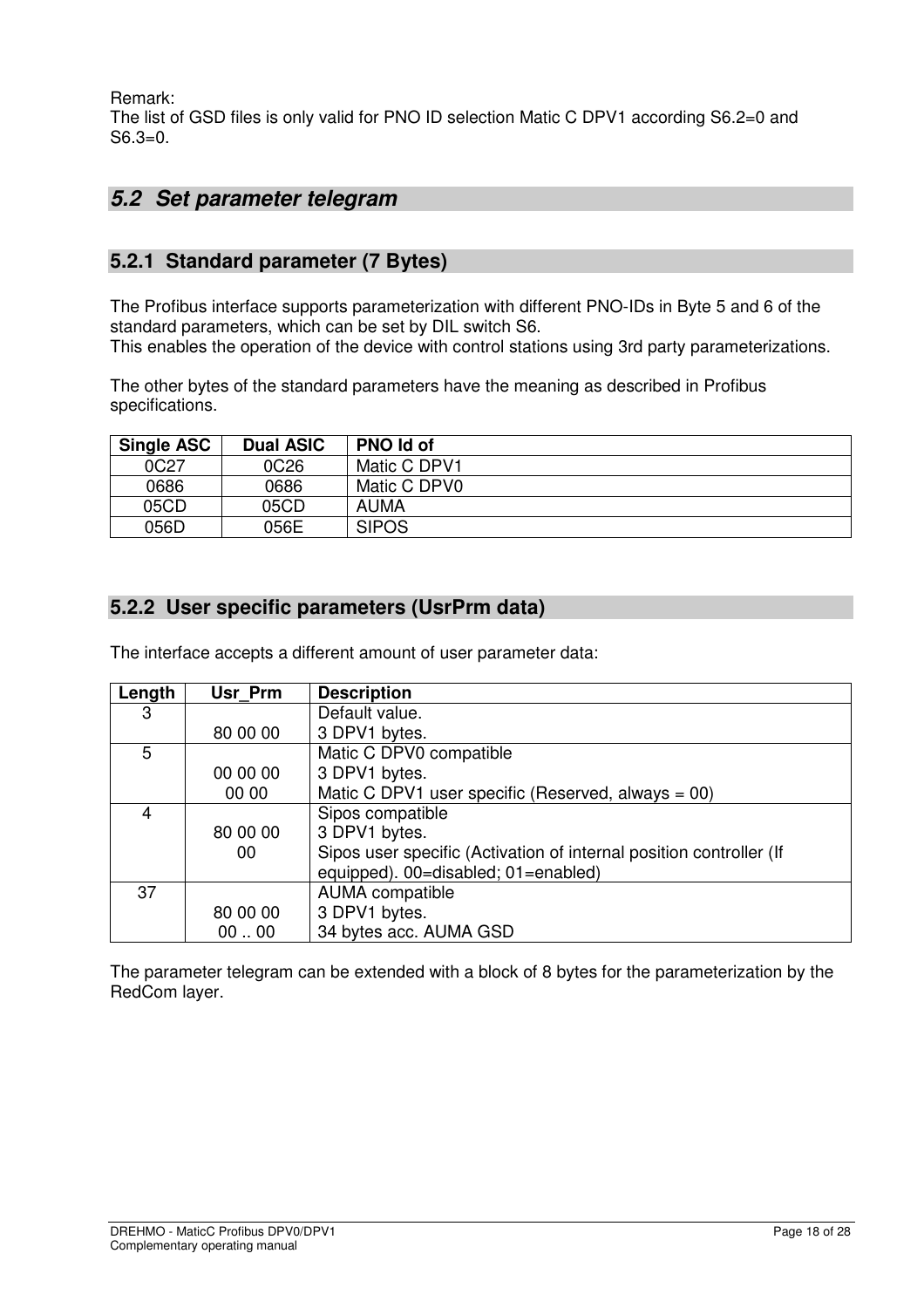## **5.3 Process images**

### **5.3.1 PPO1: (Default)**



This process image has no command STOP for the version V005 (internal position controller). Carefully check the setting of the DIL switch S1.1 in conjunction with the switch S2.8 on the base plate. If S2.8 is 1 the switch S1.1 must be set to 0. In case of incorrect settings malfunctioning of the device can occur.

This process image is activated by the following configuration:

| Length | Cfg               | <b>Description</b>                                  |
|--------|-------------------|-----------------------------------------------------|
|        | 97 A <sub>3</sub> | Default value: 8 bytes input / 4 bytes output       |
|        | 53 61             | SIPOS compatible: 4 words input / 2 words output    |
|        | 1B 23             | AUMA compatible: 12 bytes input / 4 bytes output *) |

\*) Additional input bytes will be filled with 0.

#### **Input data (Data from actuator to controller)**

| <b>Byte</b>             | <b>Bit</b>              | Cfg                            | <b>Signal</b>                   | <b>Description</b>                                       |
|-------------------------|-------------------------|--------------------------------|---------------------------------|----------------------------------------------------------|
| 0                       | 0                       | All                            | Final position OPEN             | Final position indication according to settings          |
|                         | $\mathbf{1}$            | All                            | Final position CLOSE            | Final position indication according to settings          |
|                         | 2.5                     | All                            | Reserved                        |                                                          |
|                         | 3                       |                                |                                 |                                                          |
|                         | $\overline{4}$          | All                            | <b>Running OPEN</b>             | Running indication OPEN                                  |
|                         | $\overline{5}$          | All                            | Running CLOSE                   | Running indication CLOSE                                 |
|                         | $\overline{6}$          | $\overline{All}$               | Reserved                        |                                                          |
|                         | $\overline{7}$          | All                            | <b>Collective fault</b>         | Collective fault indication                              |
|                         |                         |                                |                                 |                                                          |
| 1                       | $\boldsymbol{0}$        | All                            | Thermal protection              | Thermal motor protection tripped                         |
|                         | $\overline{1}$          | $\overline{97}$ A <sub>3</sub> | Collective fault 1              | Collective fault according to settings                   |
|                         |                         | 53 61                          |                                 |                                                          |
|                         |                         | $\overline{1}B$ 23             |                                 |                                                          |
|                         | $\overline{2}$          | All                            | Mode REMOTE                     | Actuator can be controlled by external commands          |
|                         | $\overline{3}$          | All                            | Mode LOCAL                      | Actuator can be controlled by local commands             |
|                         | $\overline{\mathbf{4}}$ | All                            | Position switch<br><b>OPEN</b>  | Final position indication                                |
|                         | $\overline{5}$          | All                            | Position switch<br><b>CLOSE</b> | Final position indication                                |
|                         | 6                       | $\overline{All}$               | <b>Torque OPEN</b>              | Torque monitoring tripped OPEN                           |
|                         | $\overline{7}$          | All                            | <b>Torque CLOSE</b>             | Torque monitoring tripped CLOSE                          |
|                         |                         |                                |                                 |                                                          |
| $\overline{2}$          |                         |                                | Actual position HI              | Actual position indication                               |
| $\overline{3}$          |                         |                                | Actual position LO              | $\overline{\text{(CLOSED = 0 Des / OPENED = 1000 Dez)}}$ |
|                         |                         |                                |                                 |                                                          |
| $\overline{\mathbf{4}}$ | $\mathbf 0$             | All                            | Illegal command                 | Setpoint <0 or > 1000; Multiple commands *)              |
|                         | $\mathbf{1}$            | $\overline{A}$ ll              | Mode not REMOTE                 | Actuator cannot be controlled by external<br>commands    |
|                         | $\overline{c}$          | All                            | Thermal protection              | Thermal motor protection tripped                         |
|                         | $\overline{3}$          | $\overline{All}$               |                                 |                                                          |
|                         | $\overline{4}$          | <b>All</b>                     | <b>Torque OPEN</b>              | Torque monitoring tripped OPEN                           |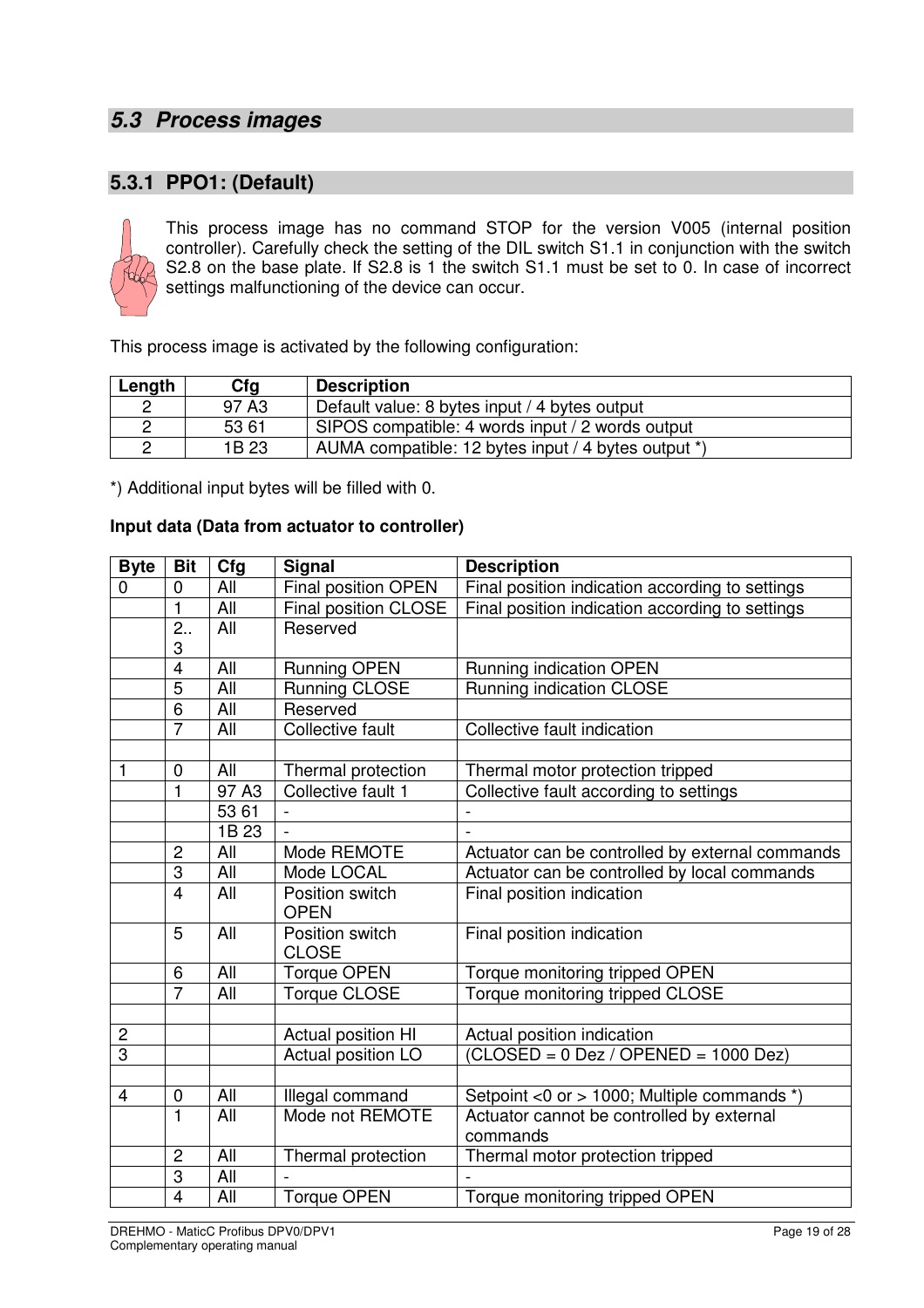| <b>Byte</b> | <b>Bit</b>                       | Cfg        | <b>Signal</b>                         | <b>Description</b>                                                                  |
|-------------|----------------------------------|------------|---------------------------------------|-------------------------------------------------------------------------------------|
|             | 5                                | All        | Torque CLOSE                          | Torque monitoring tripped CLOSE                                                     |
|             | $\overline{6}$                   | All        | <b>CLEAR</b>                          | A Global control clear was received                                                 |
|             | $\overline{7}$                   | All        | Reserved                              |                                                                                     |
|             |                                  |            |                                       |                                                                                     |
| 5           | 0                                | All        | Reserved                              |                                                                                     |
|             | $\mathbf{1}$                     | All        | Channel 2 active                      | Communication via channel 2 in redundancy<br>mode                                   |
|             | $\overline{2}$                   | All        | Failure position<br>feedback          | Failure of combined sensor or position feedback                                     |
|             | 3                                | All        | Failure position<br>feedback          | Failure of combined sensor or position feedback                                     |
|             | 4                                | All        |                                       |                                                                                     |
|             | $\overline{5}$                   | All        |                                       |                                                                                     |
|             | $\overline{6}$                   | All        | Hand wheel<br>operation               | Actuator is moved by hand wheel *)                                                  |
|             | $\overline{7}$                   | All        | Operation time<br>monitoring          | Operation time OPEN / CLOSE exceeded *)                                             |
|             |                                  |            |                                       |                                                                                     |
| 6           | $\mathbf 0$                      | All        | Step pause                            | Stepping mode pause *)                                                              |
|             | $\mathbf{1}$                     | All        | Step proportional                     | Stepping mode proportional mode *)                                                  |
|             | $\overline{c}$<br>$\overline{3}$ | All        | Step operation                        | Stepping mode operation *)                                                          |
|             | $\overline{\mathbf{4}}$          | All<br>All | Step area                             | Actuator is within stepping area *)                                                 |
|             |                                  |            | Running OPEN /<br>Intermediate pos. 1 | Running indication OPEN (TR11 open) /<br>Intermediate position 1 (TR11 closed) ***) |
|             | 5                                | All        | Running CLOSE /                       | Running indication CLOSE (TR11 open) /                                              |
|             |                                  |            | Intermediate pos. 2                   | Intermediate position 2 (TR11 closed) ***)                                          |
|             | 6                                | All        | Local operation<br><b>OPEN</b>        | Actuator is running in OPEN direction in LOCAL<br>mode                              |
|             | $\overline{7}$                   | All        | Local operation<br><b>CLOSE</b>       | Actuator is running in CLOSE direction in LOCAL<br>mode                             |
|             |                                  |            |                                       |                                                                                     |
| 7           | 0                                | All        | Digital input 0 **)                   | <b>Command STOP/AUTO</b>                                                            |
|             | $\mathbf{1}$                     | All        | Digital input 1 **)                   | <b>Command CLOSE</b>                                                                |
|             | 2                                | All        | Digital input 2 **)                   | <b>Command OPEN</b>                                                                 |
|             | $\overline{3}$                   | All        | Digital input $3**$ )                 | Additional input E1                                                                 |
|             | $\overline{4}$                   | All        | Digital input 4 **)                   | Additional input E2                                                                 |
|             | $\overline{5}$                   | All        | Digital input 5 <sup>**</sup>         | Intermediate position 1                                                             |
|             | $\overline{6}$                   | All        | Digital input 6 **)                   | Intermediate position 2                                                             |
|             | 7                                | All        |                                       |                                                                                     |

\*) Not supported yet

\*\*) Only with PNO-ID Matic C and AUMA (S6.2 / S6.3), otherwise always = 0

\*\*\*) Depending on TR11 setting on the base board of the control unit (from FW 1.05.0020 at DMC-14)

#### **Output data (Data from controller to actuator)**

| <b>Byte</b> | <b>Bit</b> | <b>Signal</b>        | <b>Description</b>                                       |
|-------------|------------|----------------------|----------------------------------------------------------|
| 0           | 0          | <b>Command OPEN</b>  | Command OPEN, if $AUTO = 0$                              |
|             |            | <b>Command CLOSE</b> | Command CLOSE, if $AUTO = 0$                             |
|             | 2          | <b>Command AUTO</b>  | Activates the internal position controller               |
|             |            | (V005)               | (Position controlling according setpoint / actual value) |
|             |            |                      | comparison)                                              |
|             |            | <b>Command STOP</b>  | Stops the actuator. (Signal has higher priority than     |
|             |            | (V003)               | CLOSE and OPEN)                                          |
|             | 3          | Fault acknowledge    | Reset mechanism for specific tripped faults. (e.g.       |
|             |            |                      | Torque tripping) *)                                      |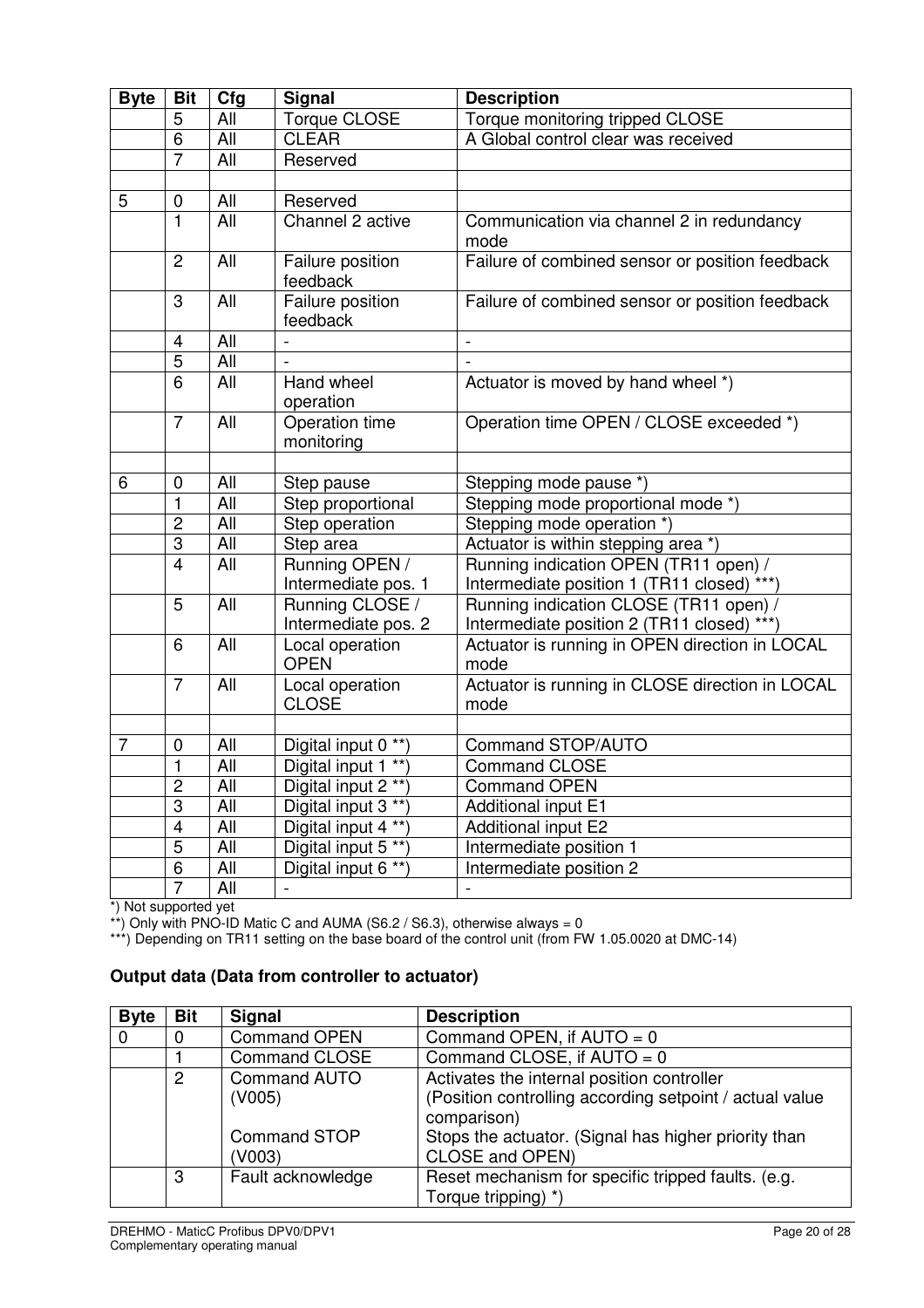|   | 4  | Reserved    |                                     |
|---|----|-------------|-------------------------------------|
|   |    |             |                                     |
|   | 07 | Reserved    |                                     |
|   |    |             |                                     |
|   |    | Setpoint HI | Position setpoint for positioner    |
| ິ |    | Setpoint LO | $(CLOSE = 0$ Dez / OPEN = 1000 Dez) |

\*) Not supported yet

### **5.3.2 PPO2: (Matic C compatible)**

This process image is activated by the following configuration:

| $\sim$ n $\sim$ | Cfa | <b>Description</b>                                               |
|-----------------|-----|------------------------------------------------------------------|
|                 |     | ∽<br>⌒<br>Detault<br>bytes<br>bytes<br>input<br>output<br>value: |

#### **Input data (Data from actuator to controller)**

| <b>Byte</b> | <b>Bit</b> | <b>Signal</b>        | <b>Description</b>                              |
|-------------|------------|----------------------|-------------------------------------------------|
| $\Omega$    | $\Omega$   | Collective fault     | Collective fault indication                     |
|             |            | Running OPEN /       | Running indication OPEN (TR11 open) /           |
|             |            | Intermediate pos. 1  | Intermediate position 1 (TR11 closed) **)       |
|             | 2          | Running CLOSE /      | Running indication CLOSE (TR11 open) /          |
|             |            | Intermediate pos. 2  | Intermediate position 2 (TR11 closed) **)       |
|             | 3          | Mode REMOTE          | Actuator can be controlled by external commands |
|             | 4          | Final position OPEN  | Final position indication according to settings |
|             | 5          | Final position CLOSE | Final position indication according to settings |
|             | 6          | Switch off OK OPEN   | Switch off OK in OPEN direction *)              |
|             |            | Switch off OK CLOSE  | Switch off OK in CLOSE direction *)             |
|             |            |                      |                                                 |
|             | 07         | Actual position      | Position feedback                               |
|             |            |                      | $(CLOSE = 46$ Dez / OPEN = 230 Dez)             |

\*) Not supported yet

\*\*) Depending on TR11 setting on the base board of the control unit (from FW 1.05.0020 at DMC-14)

#### **Output data (Data from controller to actuator)**

| <b>Byte</b> | <b>Bit</b>     | <b>Signal</b>        | <b>Description</b>                                                                 |
|-------------|----------------|----------------------|------------------------------------------------------------------------------------|
| $\Omega$    | $\Omega$       | <b>Command AUTO</b>  | Activates the internal position controller                                         |
|             |                |                      | (Position controlling according setpoint / actual value<br>comparison)             |
|             |                | <b>Command STOP</b>  | Stops the actuator. (Signal has higher priority than<br>AUTOMATIK, CLOSE and OPEN) |
|             | $\overline{2}$ | <b>Command CLOSE</b> | Command CLOSE, if $AUTO = 0$                                                       |
|             | 3              | <b>Command OPEN</b>  | Command OPEN, if $AUTO = 0$                                                        |
|             | 4.7            | Reserved             |                                                                                    |
|             |                |                      |                                                                                    |
|             | 07             | Setpoint             | position setpoint for position controller<br>$(CLOSE = 46$ Dez / OPEN = 230 Dez)   |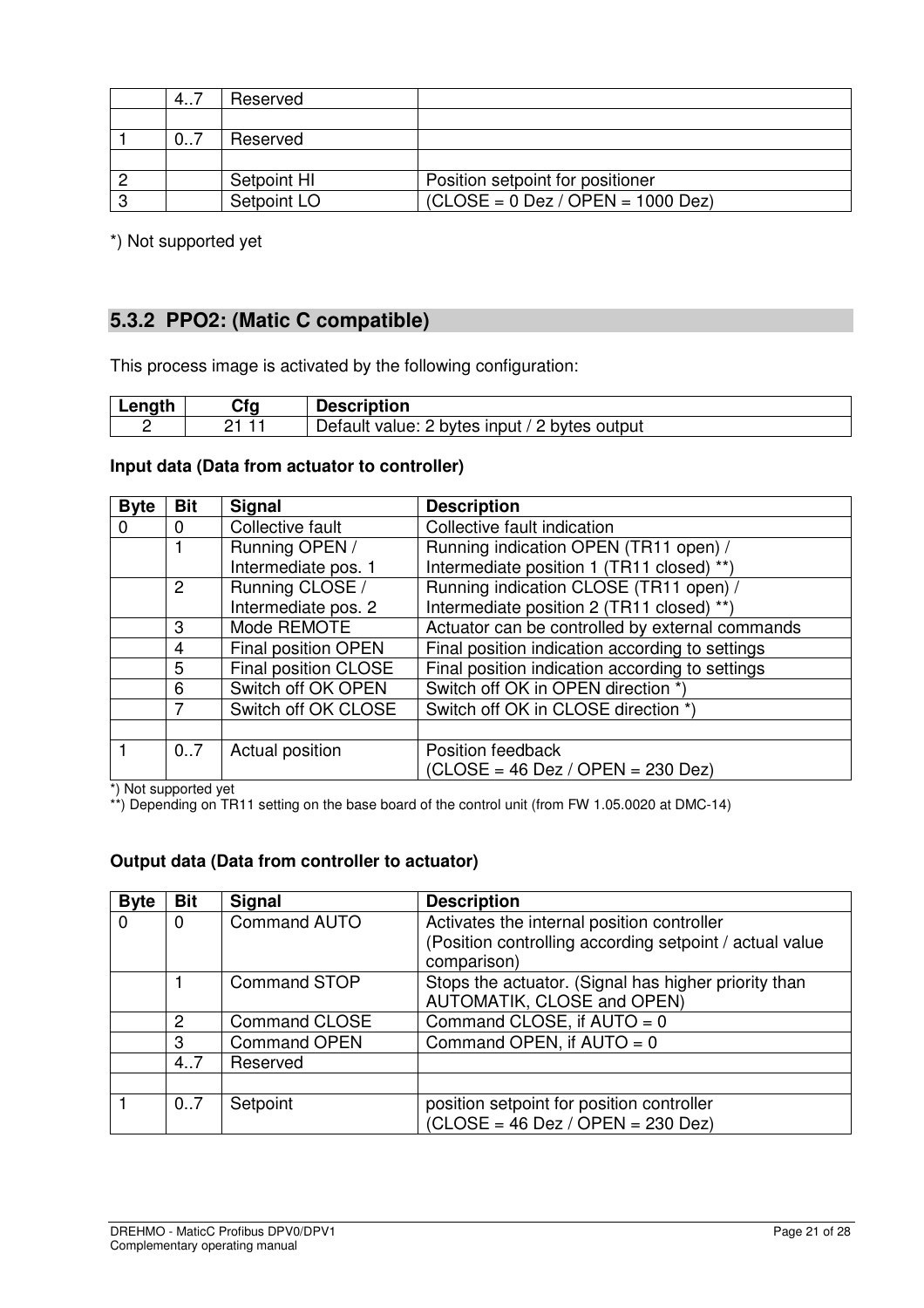## **5.4 Acyclic data**

The access on the acyclic parameters is possible by means of the DPV1 services MSAC1 and MSAC2. The used data types are conform to the PROFIBUS-PA definitions.

A detailed listing of the overall acyclic data model is not given here, because the access out of the PLC or DCS system is either done via a DDL (Device Description Language) or a DTM (Device Type Manager).

DDL or DTM can be downloaded from the DREHMO homepage or can be ordered free of charge via the DREHMO service.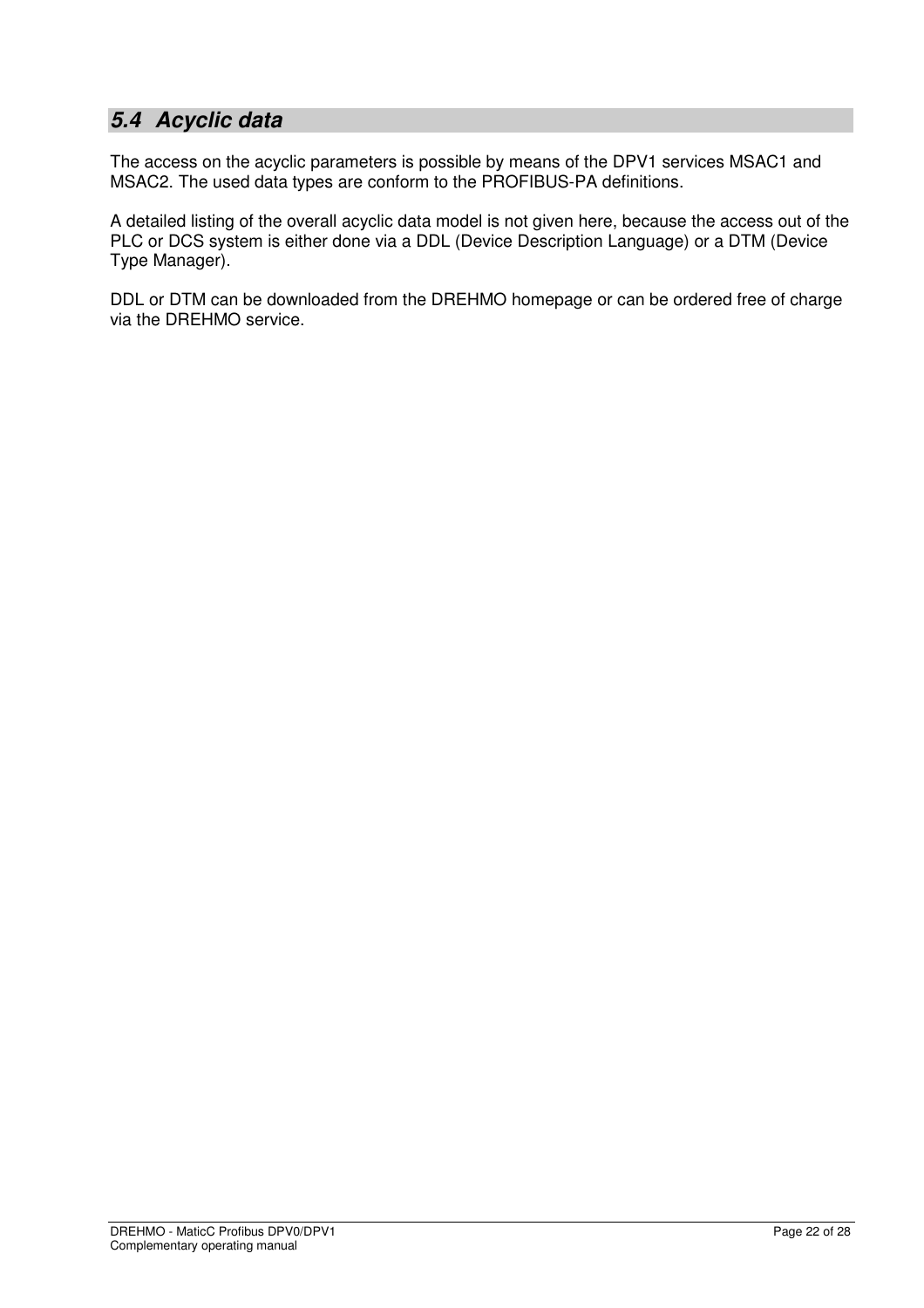## **6 System functions**

## **6.1 Diagnostics**

PC based diagnosis is possible by means of a separate available dedicated USB adaptor kit in conjunction with the PC tool Matic C Operator. Further details on that are given in the corresponding manuals.



If the electronic is equipped with a PROFIBUS board, the interface connection has to be done in any case via the TEST connector on the PROFIBUS interface board. The interface connection on the main board is not available in this hardware configuration.

#### **6.2 Firmware download**



The following chapter describes deeper interventions into system functions. Thus the described actions should be carried out only by professional well trained personnel. Faulty operation or failures could result in major damages.

The controller located on the interface board offers the possibility to update the firmware for system treatment or for the implementation of new functionality.

#### **6.2.1 Required items**

- Drehmo USB-Adapter-Kit
- Test plug SER01 with reset switch (included in Drehmo USB-Adapter-Kit)
- PC equipped with Windows operating system
- Programming software Matic C Operator
- HEX-File with new Firmware

#### **6.2.2 Step by step description**

- 1.) Power off actuator to avoid serious damages to the electronic due to high signal differences
- 2.) Connect the serial Com-Port of the PC to the 5-pole TEST connector of the interface board
- 3.) Power on the actuator
- 4.) Start PC Firmware Download Tool

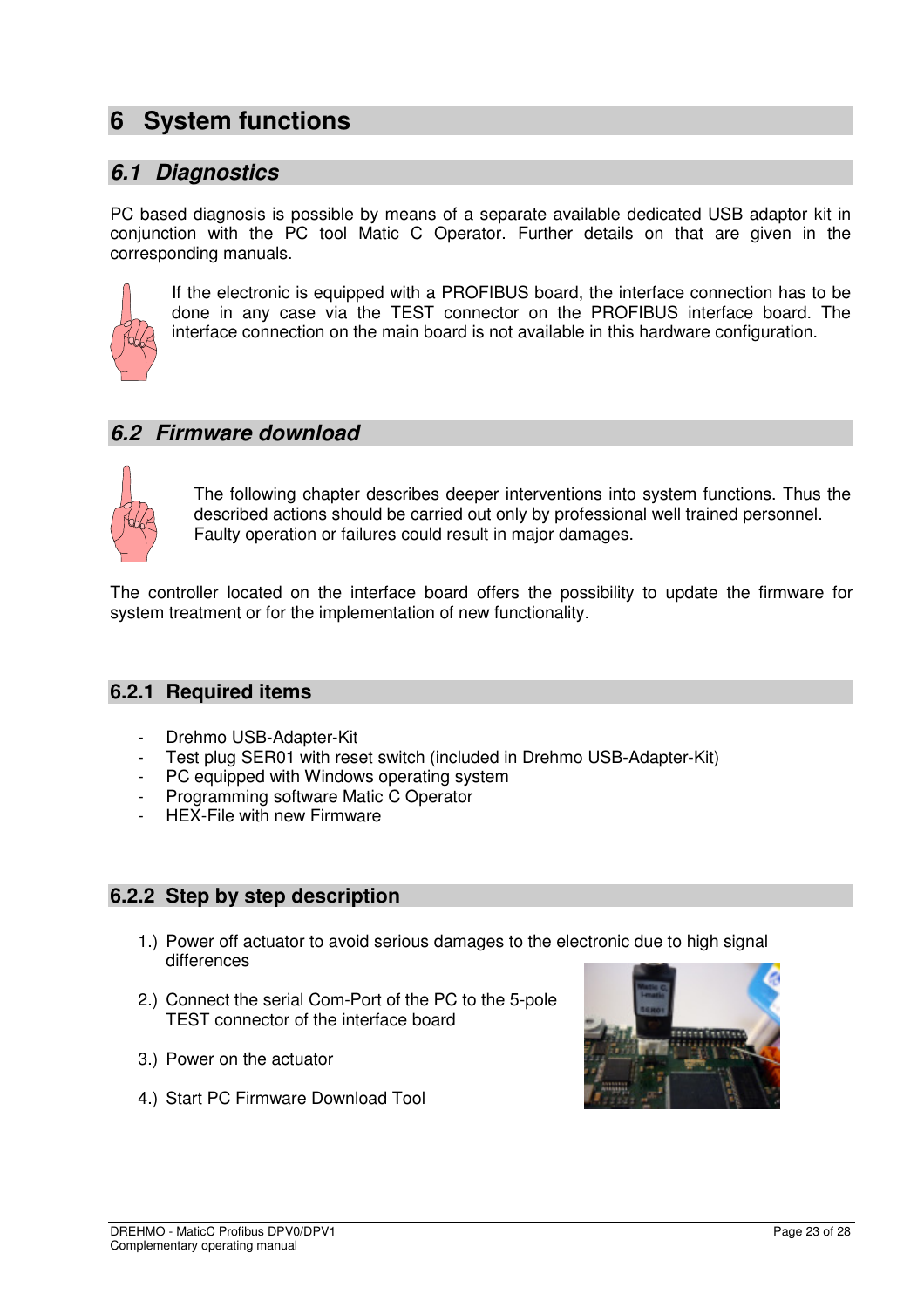#### **Downloading firmware using Matic C Operator**

1.) Select the used communication port to which the RS232/TTL level converter is connected. Communication port setting is done via menu entry Extras->Options. Within the option tree the entry *Communication -> General* has to be selected.

| Options                                                                                                                      | $\overline{\mathbf{x}}$                                                                                                                             |
|------------------------------------------------------------------------------------------------------------------------------|-----------------------------------------------------------------------------------------------------------------------------------------------------|
| Option tree                                                                                                                  | General                                                                                                                                             |
| Program<br>Eŀ<br>General<br>Advanced<br>Communication<br>⊟<br>General<br>Terminal<br>DMC02 Main board<br>DMC14 Profibus DPV1 | Port<br>Drehmo USB - TTL Converter (COM18)<br>٠<br><b>Timeout</b><br>1000<br>Retries<br>3<br><b>Communication speed detection</b><br>automatic<br>٠ |
| Peset setings                                                                                                                | <b>O</b> OK<br>Cancel                                                                                                                               |

2.) Choose the transmission speed for the entry DMC14 Profibus DPV1. The transmission speed 115200 Baud is the highest selectable speed. This speed can only be used under ideal circumstances. A save and secure connection can be achieved by selecting a speed of 57600 Baud. If the connection still fails during the transmission it is advised to further reduce the speed.

| Option tree                               | <b>DMC14 Profibus DPV1</b>                           |
|-------------------------------------------|------------------------------------------------------|
| Program<br>$B - B$                        | <b>DMC14 Firmware version</b>                        |
| General<br>Advanced                       | DMC14_V1_02_0006<br>۰                                |
| Communication<br>B<br>General<br>Terminal | <b>DPV1 Parameterization</b><br><b>D</b> No<br>@ Yes |
| DMC02 Main board<br>DMC14 Profibus DPV1   | Speed                                                |
|                                           | 115200<br>٠                                          |
|                                           | Oscillator frequency DMC14 (kHz)                     |
|                                           | 14746                                                |
|                                           |                                                      |
| Pleast settings                           | <b>O</b> OK<br><b>O</b> Cancel                       |

- 3.) Set the oscillator frequency in kHz. The controller of the interface board is equipped with an oscillator frequency of 14746 kHz.
- 4.) Close the Options dialog by pressing the OK button.
- 5.) Choose the firmware download function by selecting the menu entry Service -> Firmware download…
- 6.) The firmware download wizard will be displayed. The wizard tries to identify the type of the attached target. If the detection fails manually select DMC14 for the device ID. Proceed by clicking OK.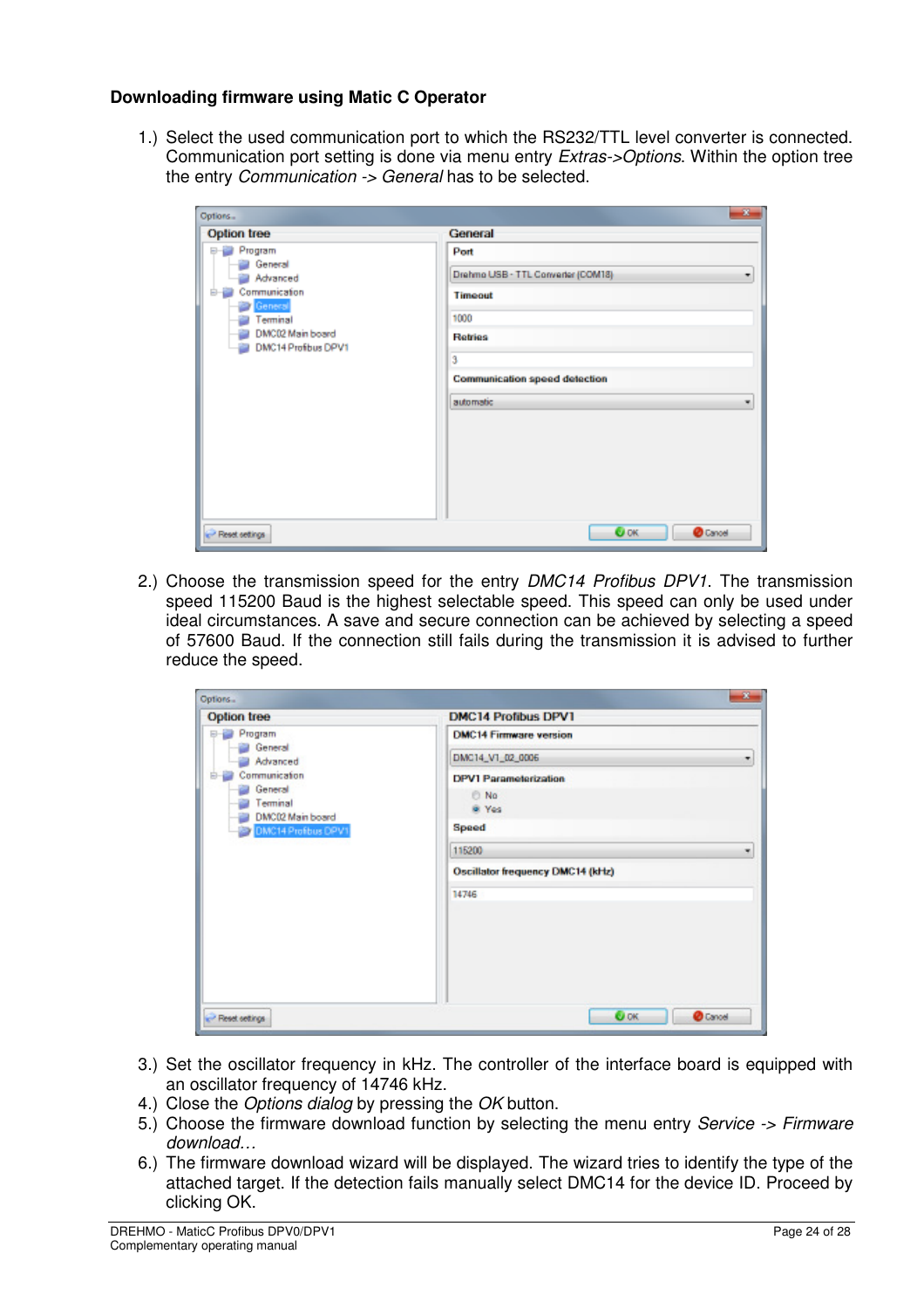| <b>Matic C</b><br>Firmware download<br>wizard |                     | Please connect your PC now with the adjuator.                    |
|-----------------------------------------------|---------------------|------------------------------------------------------------------|
|                                               | Currently connected |                                                                  |
|                                               | Device id           | DMC14                                                            |
|                                               |                     | Current Fernivans version is: MotioC DMC14 FW Version V1.03.0009 |

7.) Choose the Hex File containing the binary data for download. A file open dialog can be opened by clicking the button "...".

| $-1 - 1 - 1 - 1 -$<br><b>Matic C</b><br>Firmware download<br>wizard | Step 2<br>Please select here the desired firmware for the DMC14.<br>This will normally be a binary file with the file extension "" hex".<br>Please select the fitting firmware carefuly to avoid hardware damages.<br>Then set the Bootloader jumper and press 'Start!'. |
|---------------------------------------------------------------------|--------------------------------------------------------------------------------------------------------------------------------------------------------------------------------------------------------------------------------------------------------------------------|
|                                                                     | New Firmware:                                                                                                                                                                                                                                                            |
|                                                                     |                                                                                                                                                                                                                                                                          |

8.) By clicking the button Start! the download will be started.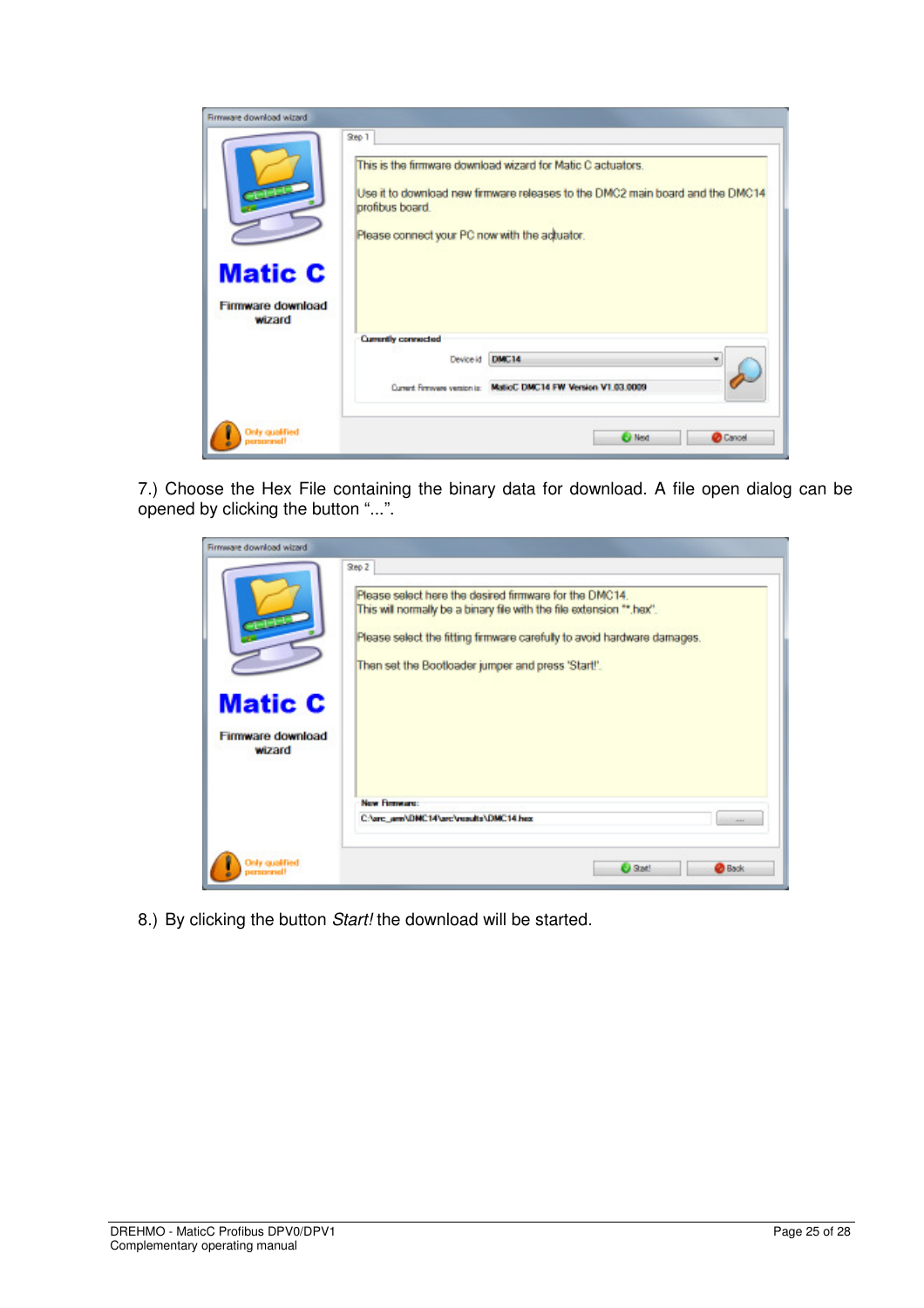|                                               | Shap 3                                                                                |                                                                                                                                 |
|-----------------------------------------------|---------------------------------------------------------------------------------------|---------------------------------------------------------------------------------------------------------------------------------|
| <b>Statement</b>                              | <b>Shakur</b><br>Transfer of:                                                         | Criard ann/DMC14/arc/ceauta/DMC14/nex<br>03/02/2011 11:53:11<br>115200 kb/s                                                     |
|                                               | Operation:                                                                            | Synchranizing                                                                                                                   |
| <b>Matic C</b><br>Firmware download<br>wizard | Journal<br>D Stating download<br>D Parsing HEX file<br>Doening port<br>DSynchronizing | Communication library 1.01.0004 initialized.<br>Parting HEX file succeeded Offset: 0x00000000 Start: 0x00000000 Len: 0x00019E24 |
|                                               |                                                                                       |                                                                                                                                 |

- 9.) The wizard tries to synchronize with the target first. If this synchronisation fails please check the correct jumper displacement from position J8 to position J9. Press the reset switch at the cable connected to the TEST connector for approx. 1s and release it. Press the retry button.
- 10.) Firmware download starts. The progress will be displayed.
- 11.) When the download is finished this will be displayed.
- 12.) Power off the actuator and remove the connection to the PC.
- 13.) Remove jumper J9 and place it to J8.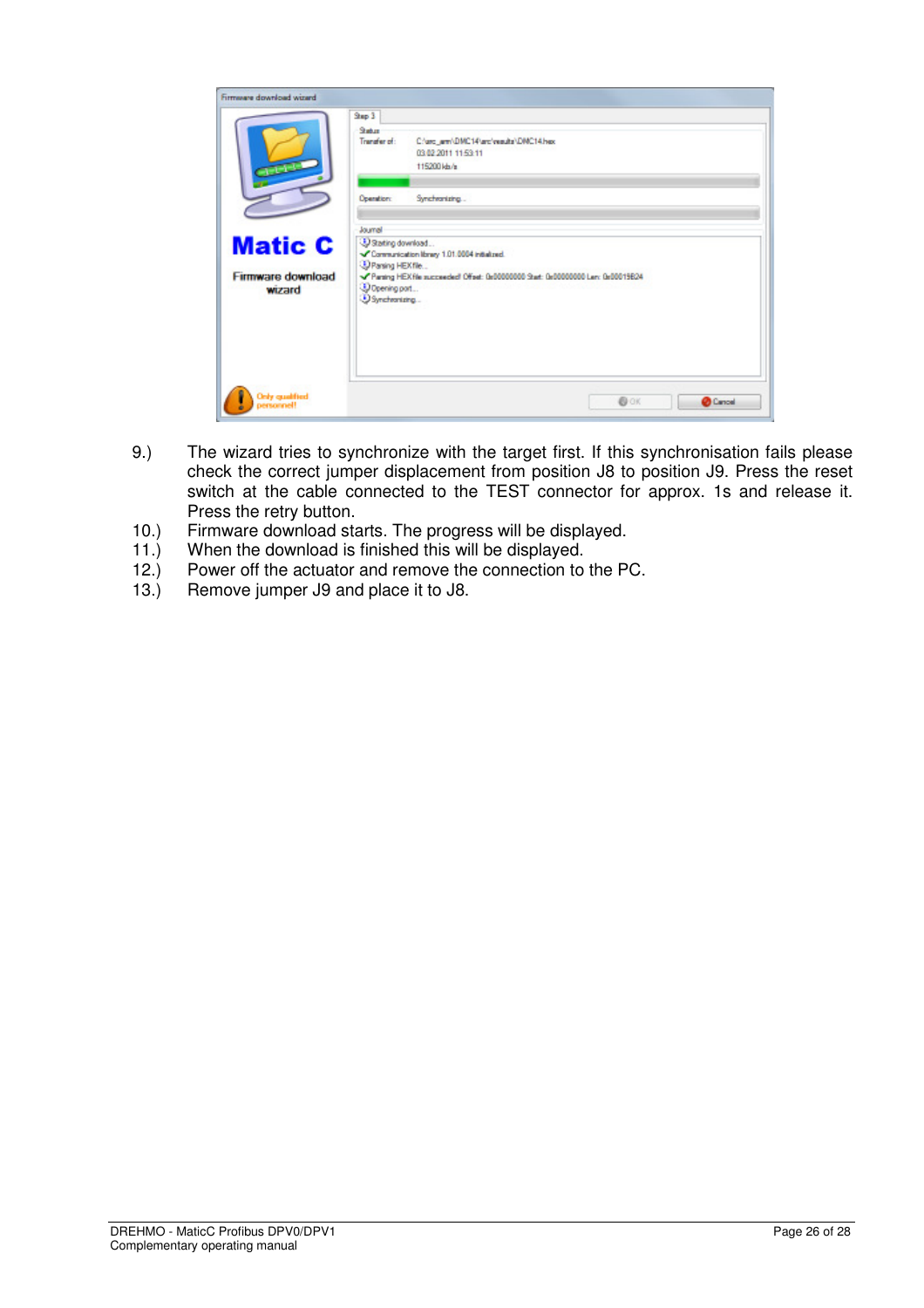| lumn |
|------|
|------|

| Jumper | <b>Meaning</b>  | <b>Description</b>                  |
|--------|-----------------|-------------------------------------|
| J8     | HW-Watchdog     | Reset-Output external watchdog      |
|        | Reset out       | => Reset Input controller           |
| J9     | Bootloader Jump | Start bootloader routines           |
| J10    | HW-Watchdog     | Watchdog trigger output => External |
|        | Watchdog in     | watchdog circuit                    |

#### **Address settings:**

| 로 | <u>ទ</u>       | <b>ADR</b>     | ᆍ | $\overline{a}$ | <b>ADR</b> | 로              | ₫              | <b>ADR</b> | 로 | $\overline{a}$ | <b>ADR</b> |
|---|----------------|----------------|---|----------------|------------|----------------|----------------|------------|---|----------------|------------|
| 0 | 0              | NA             | 1 | 0              | 16         | 2              | 0              | 32         | 3 | 0              | 48         |
| 0 | $\mathbf{1}$   | ΝA             | 1 | 1              | 17         | 2              | 1              | 33         | 3 | 1              | 49         |
| 0 | $\overline{2}$ | $\overline{2}$ | 1 | $\overline{2}$ | 18         | $\overline{2}$ | $\overline{2}$ | 34         | 3 | $\overline{2}$ | 50         |
| 0 | 3              | 3              | 1 | 3              | 19         | $\overline{2}$ | 3              | 35         | 3 | 3              | 51         |
| 0 | 4              | 4              | 1 | 4              | 20         | $\overline{2}$ | 4              | 36         | 3 | 4              | 52         |
| 0 | 5              | 5              | 1 | 5              | 21         | $\overline{2}$ | 5              | 37         | 3 | 5              | 53         |
| 0 | 6              | 6              | 1 | 6              | 22         | $\overline{2}$ | 6              | 38         | 3 | 6              | 54         |
| 0 | 7              | 7              | 1 | 7              | 23         | $\overline{2}$ | 7              | 39         | 3 | 7              | 55         |
| 0 | 8              | 8              | 1 | 8              | 24         | $\overline{2}$ | 8              | 40         | 3 | 8              | 56         |
| 0 | 9              | 9              | 1 | 9              | 25         | $\overline{2}$ | 9              | 41         | 3 | 9              | 57         |
| 0 | Α              | 10             | 1 | А              | 26         | $\overline{2}$ | A              | 42         | 3 | Α              | 58         |
| 0 | B              | 11             | 1 | B              | 27         | $\overline{2}$ | B              | 43         | 3 | B              | 59         |
| 0 | Ć              | 12             | 1 | Ć              | 28         | 2              | Ć              | 44         | 3 | Ċ              | 60         |
| 0 | D              | 13             | 1 | D              | 29         | $\overline{2}$ | D              | 45         | 3 | D              | 61         |
| 0 | E              | 14             | 1 | E              | 30         | $\overline{2}$ | E              | 46         | 3 | E              | 62         |
| 0 | F              | 15             | 1 | F              | 31         | $\overline{2}$ | F              | 47         | 3 | F              | 63         |

| 로   | <u>ទ</u>       | Æ  | Ξ | q | ĄDR | 도 | <u>ទ</u>                                     | Æ   |  | 로 | $\overline{a}$ | <b>ADR</b> |  |  |  |  |
|-----|----------------|----|---|---|-----|---|----------------------------------------------|-----|--|---|----------------|------------|--|--|--|--|
| 4   | 0              | 64 | 5 | 0 | 80  | 6 | 0                                            | 96  |  | 7 | 0              | 112        |  |  |  |  |
| 4   | 1              | 65 | 5 | 1 | 81  | 6 | 1                                            | 97  |  | 7 | 1              | 113        |  |  |  |  |
| 4   | $\overline{2}$ | 66 | 5 | 2 | 82  | 6 | 2                                            | 98  |  | 7 | $\overline{2}$ | 114        |  |  |  |  |
| 4   | 3              | 67 | 5 | 3 | 83  | 6 | 3                                            | 99  |  | 7 | 3              | 115        |  |  |  |  |
| 4   | 4              | 68 | 5 | 4 | 84  | 6 | 4                                            | 100 |  | 7 | 4              | 116        |  |  |  |  |
| 4   | 5              | 69 | 5 | 5 | 85  | 6 | 5                                            | 101 |  | 7 | 5              | 117        |  |  |  |  |
| 4   | 6              | 70 | 5 | 6 | 86  | 6 | 6                                            | 102 |  | 7 | 6              | 118        |  |  |  |  |
| 4   | 7              | 71 | 5 | 7 | 87  | 6 | 7                                            | 103 |  | 7 | 7              | 119        |  |  |  |  |
| 4   | 8              | 72 | 5 | 8 | 88  | 6 | 8                                            | 104 |  | 7 | 8              | 120        |  |  |  |  |
| 4   | 9              | 73 | 5 | 9 | 89  | 6 | 9                                            | 105 |  | 7 | 9              | 121        |  |  |  |  |
| 4   | А              | 74 | 5 | А | 90  | 6 | Α                                            | 106 |  | 7 | А              | 122        |  |  |  |  |
| 4   | B              | 75 | 5 | B | 91  | 6 | B                                            | 107 |  | 7 | B              | 123        |  |  |  |  |
| 4   | Ċ              | 76 | 5 | С | 92  | 6 | Ċ                                            | 108 |  | 7 | C              | 124        |  |  |  |  |
| 4   | D              | 77 | 5 | D | 93  | 6 | D                                            | 109 |  | 7 | D              | 125        |  |  |  |  |
| 4   | E              | 78 | 5 | E | 94  | 6 | E                                            | 110 |  | 7 | E              | <b>NA</b>  |  |  |  |  |
| 4   | F              | 79 | 5 | F | 95  | 6 | F                                            | 111 |  | 7 | F              | <b>NA</b>  |  |  |  |  |
| NA) |                |    |   |   |     |   | This setting is not available, thus invalid. |     |  |   |                |            |  |  |  |  |

#### **DIL Switch S4**

| Bit | Val | <b>Description</b>                                           |
|-----|-----|--------------------------------------------------------------|
| 1   |     | <b>Enable Host communication</b>                             |
|     | 0   | Host communication disabled. (Only for testing purposes)     |
|     | 1   | Host communication enabled. (Default)                        |
|     |     |                                                              |
| 3.2 |     | Reserved                                                     |
|     |     |                                                              |
| 6.4 |     | Fail safe delay time                                         |
|     |     | (Added to the watchdog timeout provided by the Profibus      |
|     |     | Master)                                                      |
|     | 000 | 0 Seconds                                                    |
|     | 001 | 5 Seconds                                                    |
|     | 010 | 10 Seconds                                                   |
|     | 011 | 20 Seconds                                                   |
|     | 100 | 40 Seconds                                                   |
|     | 111 | Fail safe disabled                                           |
|     |     |                                                              |
| 7   |     | Fail Safe behaviour on GCC (Global Control Clear)            |
|     | 0   | Fail as is on GCC                                            |
|     | 1   | Fail safe on GCC                                             |
|     |     |                                                              |
| 8   |     | Simulate external diagnosis                                  |
|     | 0   | No simulation of external diagnosis (Default)                |
|     | 1   | Simulation of external diagnosis (Only for testing purposes) |
|     |     |                                                              |

#### **DIL Switch S6**

| Bit | Val | <b>Description</b>                                     |                                      |  |  |  |  |  |  |
|-----|-----|--------------------------------------------------------|--------------------------------------|--|--|--|--|--|--|
|     |     | Adrress offset of second Profibus channel              |                                      |  |  |  |  |  |  |
|     | 0   | No address offset for second channel                   |                                      |  |  |  |  |  |  |
|     | 1   |                                                        | Address offset 64 for second channel |  |  |  |  |  |  |
| 1   |     | Line redundancy monitoring (only if S6.4 and S6.5 = 1) |                                      |  |  |  |  |  |  |
|     | 0   | Use fast monitoring/switching mechanism                |                                      |  |  |  |  |  |  |
|     | 1   | Switch channel only in case of slave watchdog tripping |                                      |  |  |  |  |  |  |
|     |     |                                                        |                                      |  |  |  |  |  |  |
| 3.2 |     | PNO ID selection for emulation mode                    |                                      |  |  |  |  |  |  |
|     | 00  | Matic C DPV1 (DUAL AS: 0x0C26 / SINGLE AS: 0x0C27)     |                                      |  |  |  |  |  |  |
|     | 01  | Matic C DPV0 (0x0686)                                  |                                      |  |  |  |  |  |  |
|     | 10  | AUMA (0x05CD)                                          |                                      |  |  |  |  |  |  |
|     | 11  | SIPOS (DUAL ASIC: 0x056D / SINGLE ASIC: 0x056E)        |                                      |  |  |  |  |  |  |
|     |     |                                                        |                                      |  |  |  |  |  |  |
| 5.4 |     | Redundancy mode Protocol / Media access                |                                      |  |  |  |  |  |  |
|     |     | Dual ASIC                                              | Single ASIC                          |  |  |  |  |  |  |
|     | 00  | DREHMO redundancy                                      | No redundancy 1 ASIC                 |  |  |  |  |  |  |
|     |     | GSD: DREM0C26                                          | GSD: DREM0C27                        |  |  |  |  |  |  |
|     | 01  | System redundancy (0C26)                               | No redundancy (0C27)                 |  |  |  |  |  |  |
|     | 10  | ABB redundancy (0C26)                                  | No redundancy (0C27)                 |  |  |  |  |  |  |
|     | 11  | Line redundancy (0C27)                                 | Line redundancy (0C27)               |  |  |  |  |  |  |
|     |     |                                                        |                                      |  |  |  |  |  |  |

| 6                   |                |      | Redundancy response (Only if S6.4 and S6.5 = 1)           |
|---------------------|----------------|------|-----------------------------------------------------------|
|                     | 0              |      | Redundancy reply on active channel                        |
|                     |                |      | Redundancy reply on both channels                         |
|                     |                |      |                                                           |
| 7                   |                |      | <b>Position output Profibus</b>                           |
|                     | 0              |      | Output limited to 01000 or 46.230                         |
|                     |                |      | Output with over-/underflow                               |
| <b>LED H16 DIAG</b> |                |      |                                                           |
| Group               |                | Code |                                                           |
| 1 Imp.              |                |      | <b>System failures</b>                                    |
|                     | 1              |      | RAM-Test Failure. The internal memory test failed.        |
|                     | 2              |      | Failure test ASIC channel 1                               |
|                     | 3              |      | Failure test ASIC channel 2                               |
|                     | 4              |      | NV-Memory failure. Failure accessing the non volatile     |
|                     |                |      | memory.                                                   |
|                     | 5              |      | Hardware data failure. The hardware settings of the board |
|                     |                |      | are missing.                                              |
|                     |                |      |                                                           |
| 2 Imp.              |                |      | <b>Configuration failures</b>                             |
|                     | 1              |      | Host communication disabled. $S4.1 = 0$                   |
|                     | $\overline{2}$ |      | Invalid profibus address                                  |
|                     | 3              |      | Board not equipped with necessary hardware                |

#### **3 Imp. Application failures**1 Communication to host timed out 1

Board not equipped with necessary medium voter

#### **LED H14/H24 Physical state Profibus**

4

| HX4                                        | State                                                                                                  |  |  |  |
|--------------------------------------------|--------------------------------------------------------------------------------------------------------|--|--|--|
| Off                                        | Board is not equipped with ASIC for this channel or the ASIC is<br>disabled                            |  |  |  |
| 1 Pulse                                    | Profibus ASIC is in state Reset                                                                        |  |  |  |
| 2 Pulses                                   | Profibus ASIC is in state Passive Idle                                                                 |  |  |  |
| 3 Pulses                                   | Profibus ASIC is in state baud rate detection                                                          |  |  |  |
| On                                         | Profibus ASIC has detected a valid baud rate                                                           |  |  |  |
| <b>LED H15/H25 Protocol state Profibus</b> |                                                                                                        |  |  |  |
| HX <sub>5</sub>                            | <b>State</b>                                                                                           |  |  |  |
| 1 Pulse                                    | Profibus ASIC is in state WaitPrm. No SetPrm telegram or a<br>SetPrm with invalid PNO-ID was received. |  |  |  |
| 2 Pulses                                   | Profibus ASIC is in state WaitPrm. A SetPrm telegram with invalid<br>parameters was received.          |  |  |  |
| 3 Pulses                                   | Profibus ASIC is in state WaitCfg. No CheckCfg telegram was<br>reveived                                |  |  |  |
| 4 Pulses                                   | Profibus ASIC is in state WaitCfg. A CheckCfg telegram with                                            |  |  |  |
|                                            | invalid configuration was received.                                                                    |  |  |  |
| 5 Pulses                                   | Profibus ASIC is in state GCC. A GCC telegram was received                                             |  |  |  |
| 6 Pulses                                   | General failure in state machine/Illegal state.                                                        |  |  |  |
| On                                         | Profibus ASIC is in state Data Exchange.                                                               |  |  |  |